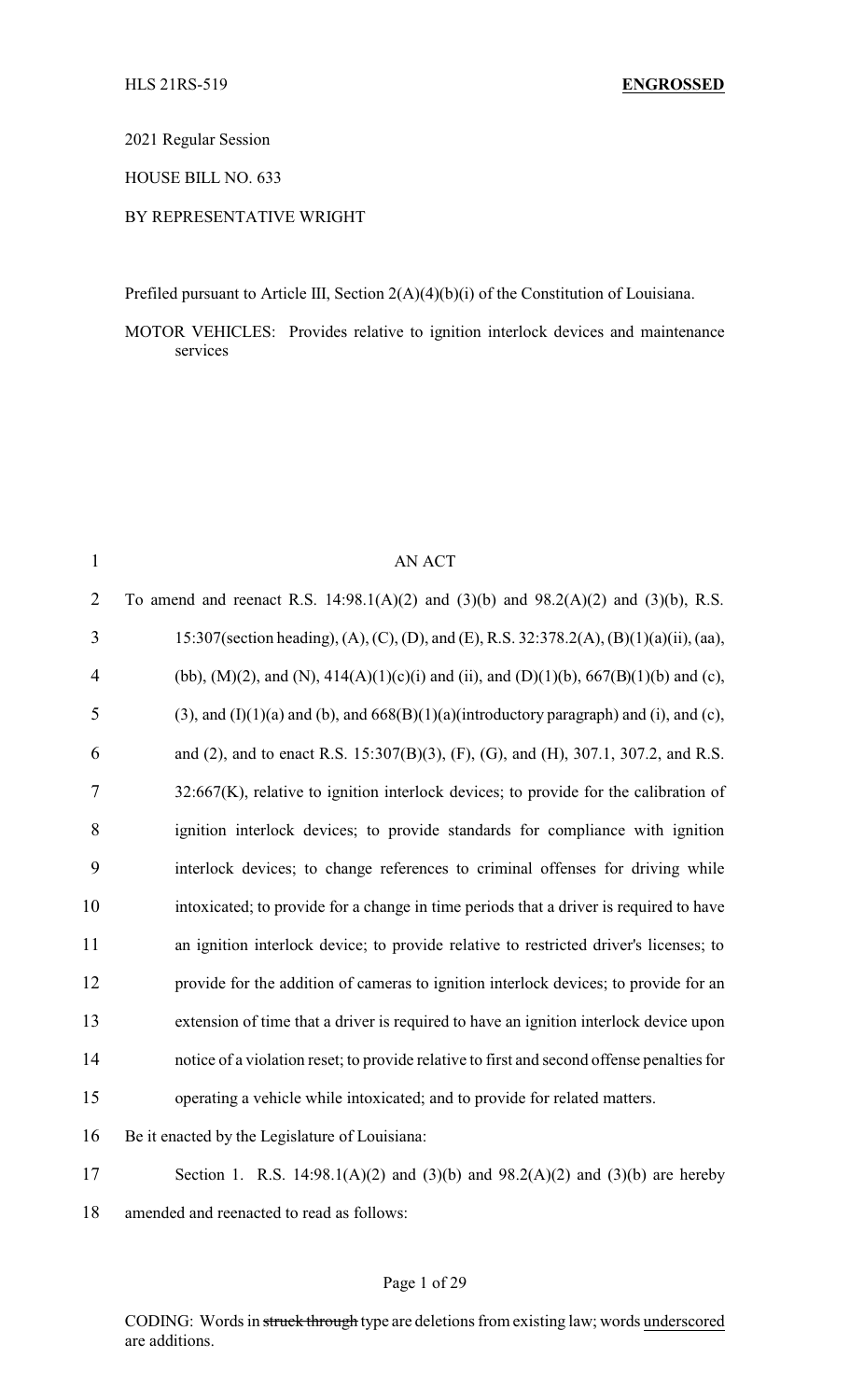§98.1. Operating while intoxicated; first offense; penalties

| $\overline{2}$ | A.                                                                                    |
|----------------|---------------------------------------------------------------------------------------|
| 3              | $\ast$<br>$\ast$<br>$\ast$                                                            |
| 4              | $(2)(a)$ If the offender had a blood alcohol concentration of 0.15 percent or         |
| 5              | more but less than 0.20 percent by weight based on grams of alcohol per one hundred   |
| 6              | cubic centimeters of blood, at least forty-eight hours of the sentence imposed        |
| 7              | pursuant to Paragraph (1) of this Subsection shall be served without the benefit of   |
| 8              | parole, probation, or suspension of sentence, and is to be served in addition to any  |
| 9              | sentence of imprisonment imposed pursuant to Subparagraph $(1)(a)$ of this            |
| 10             | Subsection, provided that the total period of imprisonment upon conviction of the     |
| 11             | offense, including imprisonment for default in payment of a fine or costs, shall not  |
| 12             | exceed six months.                                                                    |
| 13             | (b) In addition to any penalties imposed under this Section, upon conviction          |
| 14             | of a first offense violation of R.S. 14:98, if the offender had a blood alcohol       |
| 15             | concentration of 0.15 percent or more by weight based on grams of alcohol per one     |
| 16             | hundred cubic centimeters of blood, the driver's license of the offender shall be     |
| 17             | suspended for two years.                                                              |
| 18             | (3)                                                                                   |
| 19             | $\ast$<br>∗<br>∗                                                                      |
| 20             | (b) In addition to any penalties imposed under this Section, upon conviction          |
| 21             | of a first offense, if the offender had a blood alcohol concentration of $0.20$ 0.15  |
| 22             | percent or more by weight based on grams of alcohol per one hundred cubic             |
| 23             | centimeters of blood, the driver's license of the offender shall be suspended for two |
| 24             | years.                                                                                |
| 25             | $*$<br>$\ast$<br>$\ast$                                                               |
| 26             | §98.2. Operating while intoxicated; second offense; penalties                         |
| 27             | A.                                                                                    |
| 28             | ∗<br>∗<br>∗                                                                           |

## Page 2 of 29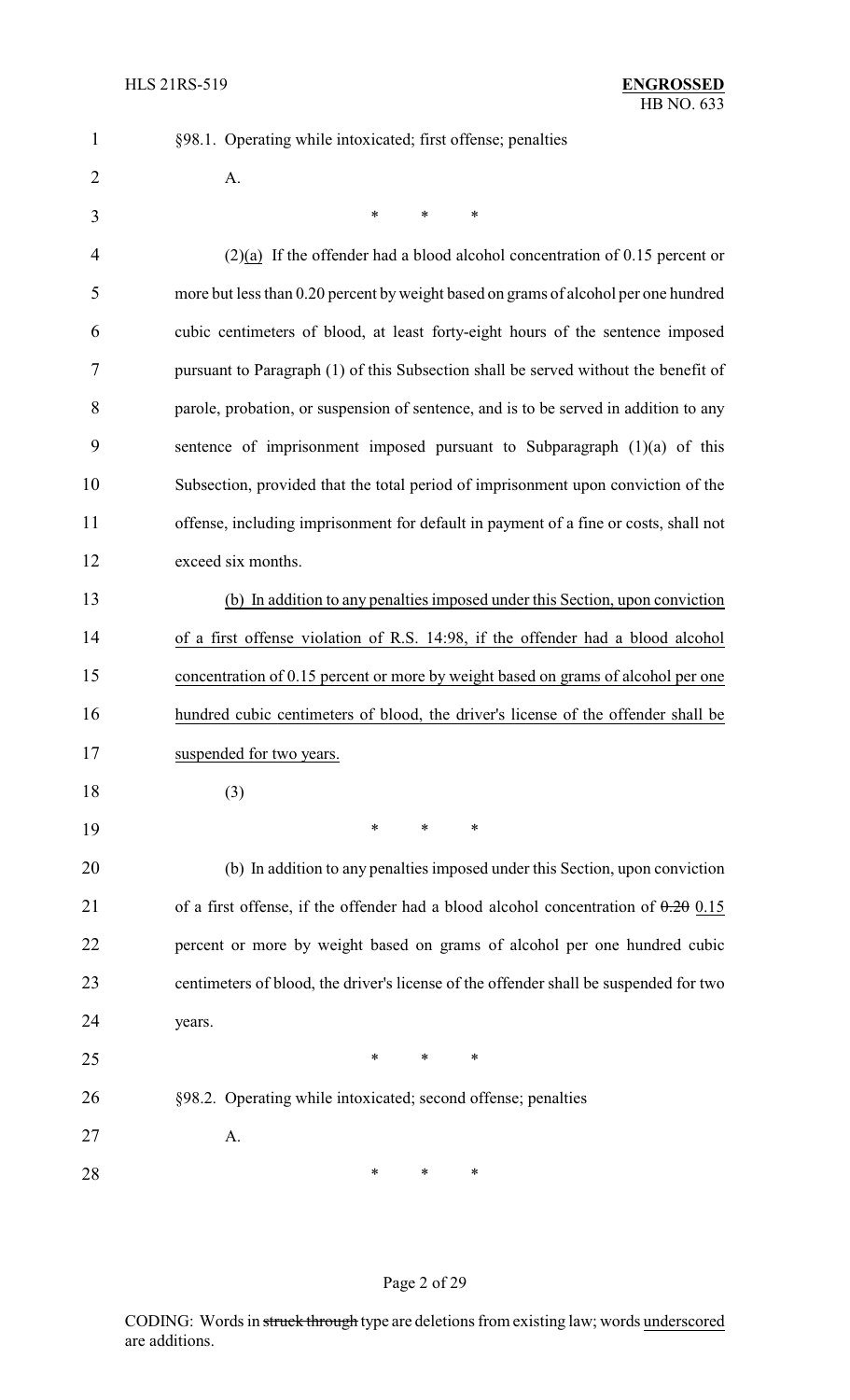| $\mathbf{1}$   | $(2)(a)$ If the offender had a blood alcohol concentration of 0.15 percent or               |
|----------------|---------------------------------------------------------------------------------------------|
| $\overline{2}$ | more but less than 0.20 percent by weight based on grams of alcohol per one hundred         |
| 3              | cubic centimeters of blood, at least ninety-six hours of the sentence imposed               |
| 4              | pursuant to Paragraph (1) of this Subsection shall be served without the benefit of         |
| 5              | parole, probation, or suspension of sentence.                                               |
| 6              | (b) In addition to any penalties imposed under this Section, upon conviction                |
| 7              | of a second offense violation of R.S. 14:98, if the offender had a blood alcohol            |
| 8              | concentration of 0.15 percent or more by weight based on grams of alcohol per one           |
| 9              | hundred cubic centimeters of blood, the driver's license of the offender shall be           |
| 10             | suspended for four years.                                                                   |
| 11             | (3)                                                                                         |
| 12             | ∗<br>*<br>∗                                                                                 |
| 13             | (b) In addition to any penalties imposed under this Section, upon conviction                |
| 14             | of a second offense violation of R.S. 14:98, if the offender had a blood alcohol            |
| 15             | concentration of $0.20$ 0.15 percent or more by weight based on grams of alcohol per        |
| 16             | one hundred cubic centimeters of blood, the driver's license of the offender shall be       |
| 17             | suspended for four years.                                                                   |
| 18             | $\ast$<br>*<br>∗                                                                            |
| 19             | Section 2. R.S. 15:307(section heading), (A), (C), (D), and (E) are hereby amended          |
| 20             | and reenacted and R.S. 15:307(B)(3), (F), (G), and (H), 307.1, and 307.2 are hereby enacted |
| 21             | to read as follows:                                                                         |
| 22             | §307. Ignition interlock devices; installation, calibration, and certification              |
| 23             | A. As used in R.S. 15:306, "ignition interlock device" means a constant                     |
| 24             | monitoring device that prevents a motor vehicle from being started operated at any          |
| 25             | time without first determining the equivalent blood alcohol level of the operator           |
| 26             | through the taking of a breath sample for testing. The system shall be calibrated so        |
| 27             | that the motor vehicle may not be started if the blood alcohol level of the operator,       |
| 28             | as measured by the test, reaches a level established by the court and consistent with       |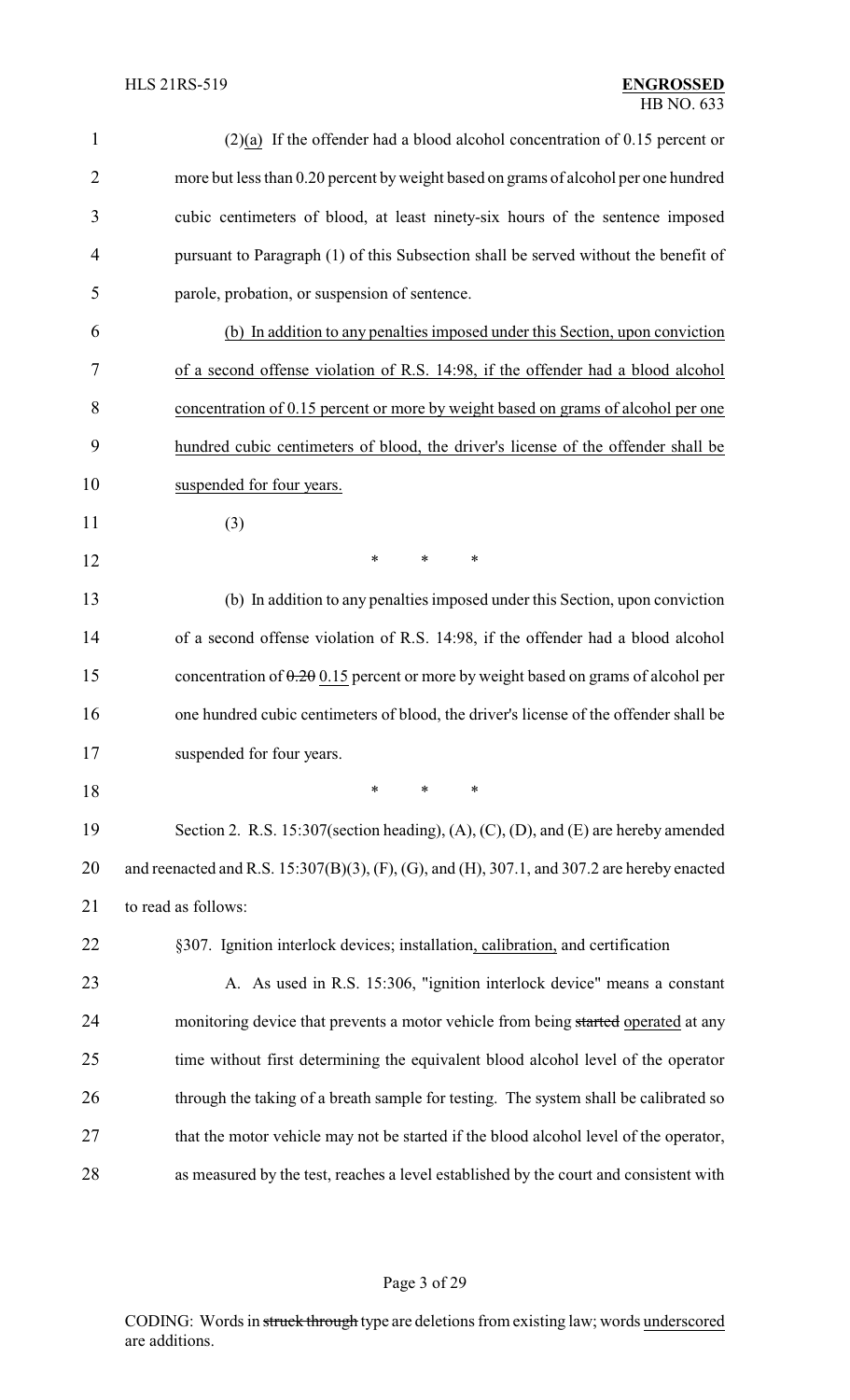| $\mathbf{1}$ | the rules promulgated by the secretary of the Department of Public Safety and           |
|--------------|-----------------------------------------------------------------------------------------|
| 2            | Corrections, hereafter referred to as the "secretary".                                  |
| 3            | <b>B.</b>                                                                               |
| 4            | $\ast$<br>*<br>*                                                                        |
| 5            | $(3)(a)$ An ignition interlock device shall be calibrated for accuracy by using         |
| 6            | a dry gas alcohol standard with an alcohol reference value between .020 and .050        |
| 7            | $g/210L$ .                                                                              |
| 8            | (b) The calibration process shall consist of the following procedures:                  |
| 9            | (i) Prior to introducing a reference sample into a device, a three second purge         |
| 10           | must be expelled from the dry gas standard if using greater than six inches of open     |
| 11           | tubing.                                                                                 |
| 12           | (ii)(aa) For an "as found" check to introduce the sample into the device                |
| 13           | without an adjustment for accuracy, the test must be conducted prior to any             |
| 14           | adjustment for accuracy and the results must be recorded on the data logger.            |
| 15           | (bb) The accuracy check shall consist of reference checks with the result of            |
| 16           | each individual check being within plus or minus $0.005$ g/210L of the reference        |
| 17           | value introduced into the ignition interlock device                                     |
| 18           | Any ignition interlock device that does not pass calibration after<br>(iii)             |
| 19           | adjustment shall be removed from service, and the serial number of the device kept      |
| 20           | on record for three years. An ignition interlock device removed from service for        |
| 21           | failing calibration shall only be placed back in service by the device's manufacturer   |
| 22           | if it meets the standards as provided for in this Chapter. All repairs shall be         |
| 23           | documented and kept in the record for three years.                                      |
| 24           | The secretary shall formulate and promulgate a set of rules and<br>$C_{\cdot}$          |
| 25           | regulations for the proper approval, installation, and use of ignition interlock device |
| 26           | devices in full compliance with this Section and R.S. 15:306. The standards shall       |
| 27           | include, but not be limited to, requirements that the devices or systems:               |
| 28           | (1) Do not impede the safe operation of the vehicle.                                    |
| 29           | (2) Correlate with established measures of alcohol impairment.                          |

Page 4 of 29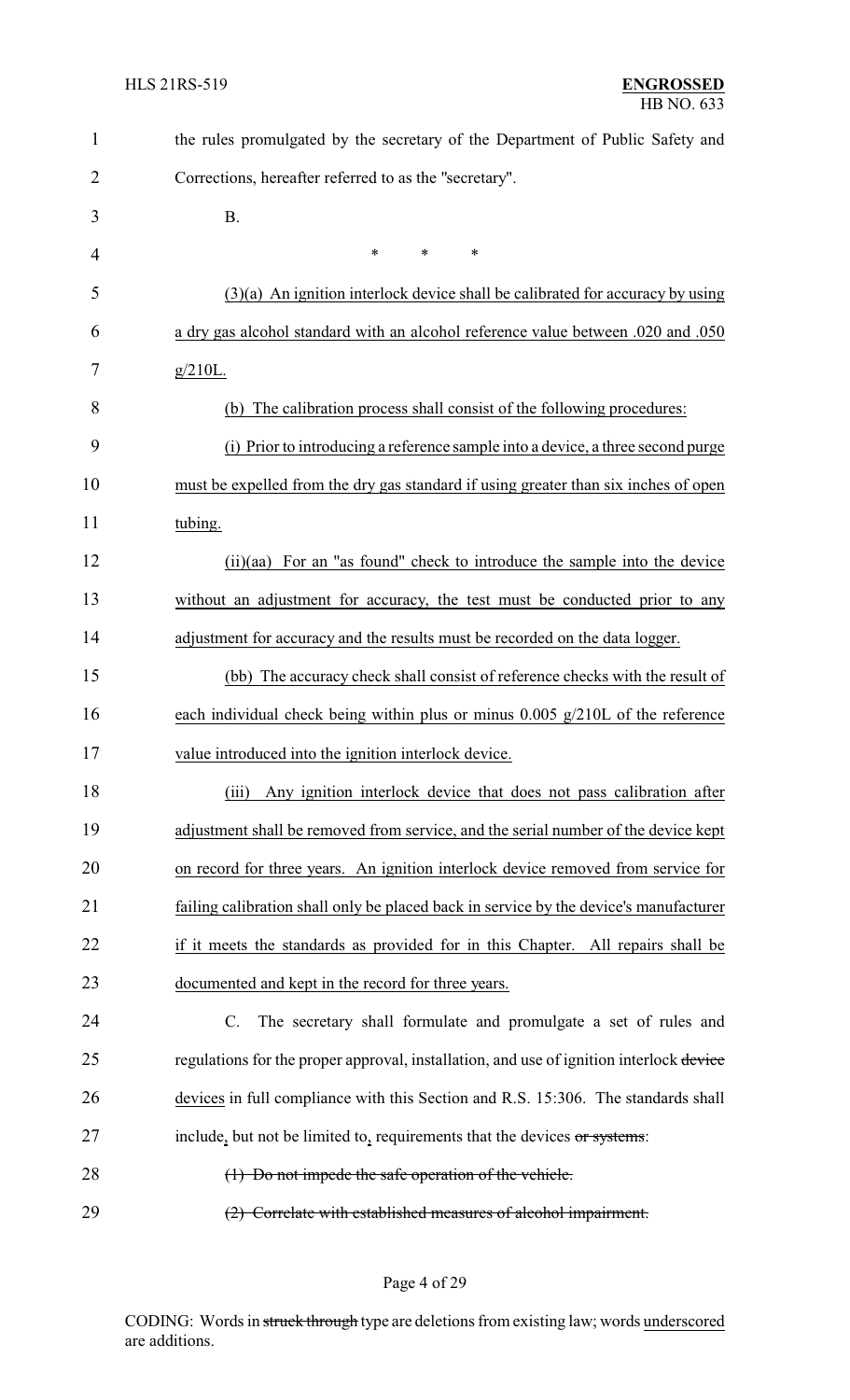| 1              | (3) Work accurately and reliably in an unsupervised environment.                    |
|----------------|-------------------------------------------------------------------------------------|
| $\overline{2}$ | (4) Resist tampering and give evidence if tampering is attempted.                   |
| 3              | $(5)$ Are difficult to circumvent.                                                  |
| 4              | (6) Minimize inconvenience to a sober user.                                         |
| 5              | (7) Require a proper, deep lung breath sample or other accurate measure of          |
| 6              | blood alcohol content equivalence.                                                  |
| 7              | (8) Operate reliably over the range of automobile environments.                     |
| 8              | $(\theta)$ (1) Are manufactured by a party business entity who that will provide    |
| 9              | product liability insurance and a bond against malfunction of the device.           |
| 10             | (2) Are installed in such a manner that it shall not interfere with the normal      |
| 11             | operation of the vehicle after it is started.                                       |
| 12             | (3) Protect against compromise or circumvention and preserve evidence of            |
| 13             | such activity.                                                                      |
| 14             | (4) Are resistant to tampering.                                                     |
| 15             | Have the ability to work reliably and accurately in an unsupervised<br>(5)          |
| 16             | environment.                                                                        |
| 17             | (6) Are designed to permit a restart within three minutes of a stall or when        |
| 18             | the ignition has been turned off.                                                   |
| 19             | (7) Measure a person's breath-alcohol concentration by the delivery of a deep       |
| 20             | lung sample directly into the device.                                               |
| 21             | (8) Prevent operation of the vehicle if the breath-alcohol concentration of the     |
| 22             | sample introduced into the device exceeds 0.02g of alcohol per 210L of breath.      |
| 23             | Ensure the automatic and complete purge of residual alcohol before<br>(9)           |
| 24             | allowing subsequent tests.                                                          |
| 25             | (10) Allow a minimum of 1200ml or 1.2L of breath for an acceptable breath           |
| 26             | sample.                                                                             |
| 27             | Require a random retest as follows:<br>(11)                                         |
| 28             | The first retest shall be required at a random variable interval within ten<br>(a)  |
| 29             | minutes of starting the vehicle's engine. Subsequent retests shall be required at a |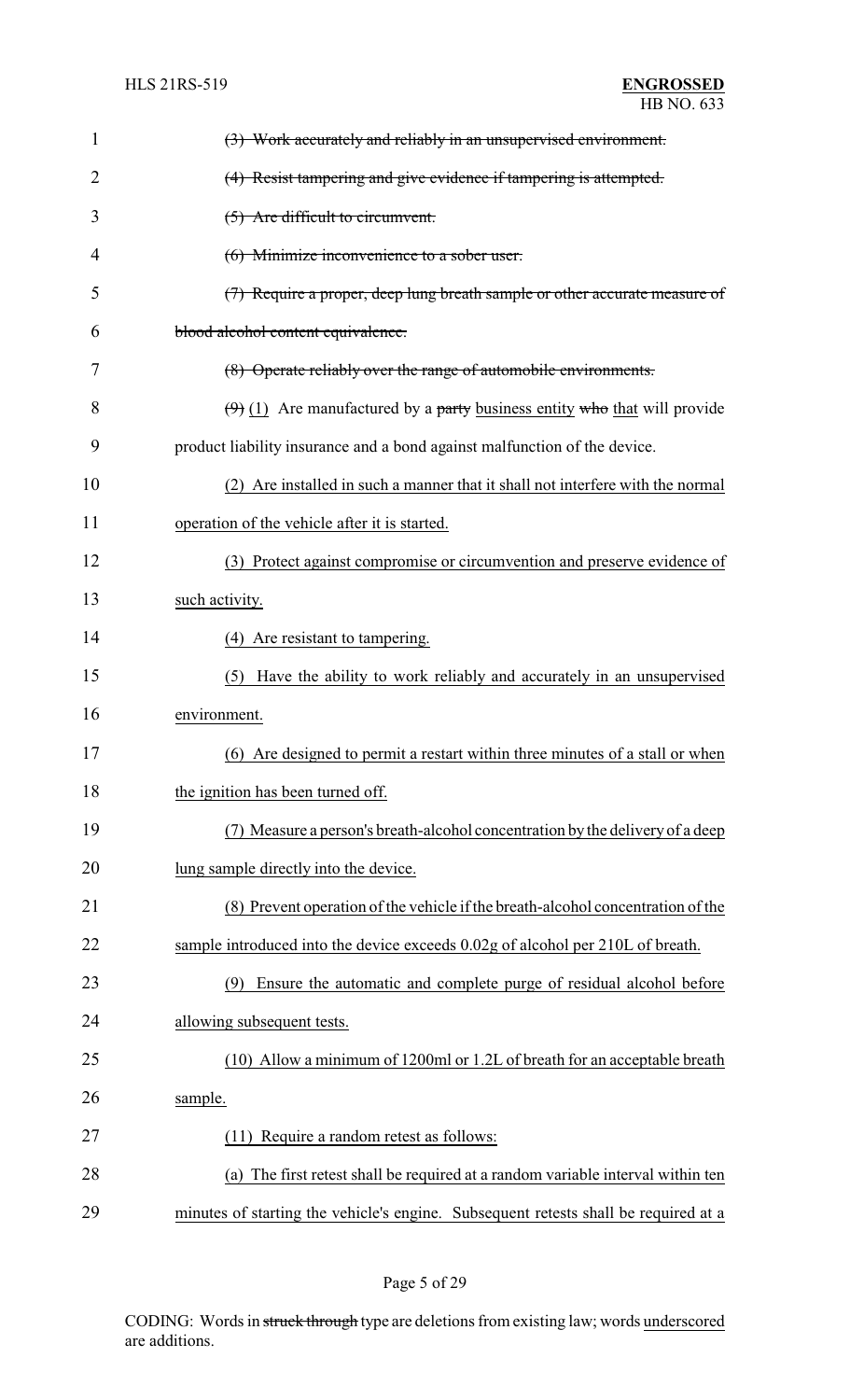| $\mathbf{1}$   | random variable interval ranging from ten to forty-five minutes from the previously       |
|----------------|-------------------------------------------------------------------------------------------|
| $\overline{2}$ | requested test for the duration of the travel.                                            |
| 3              | (b) The device shall allow five minutes for the retest to be completed during             |
| 4              | which the device will allow unlimited breath tests when a retest is in progress.          |
| 5              | (c) The retest set point value shall be the same as the alcohol set point.                |
| 6              | (d) A distinct audible or visual indicator shall come on to alert the driver that         |
| 7              | a retest is in progress. Once a retest is in progress, failure to deliver a breath sample |
| 8              | below the alcohol set point within the time frame allowed shall:                          |
| 9              | Activate the vehicle's horn to sound repeatedly, or activate a unique<br>(i)              |
| 10             | audible or visual indicator inside the passenger compartment of the vehicle until the     |
| 11             | engine is shut down.                                                                      |
| 12             | (ii) Record a retest violation in the data storage system.                                |
| 13             | (iii) Disable the restart.                                                                |
| 14             | If a circumvention is recorded, the random retest shall function as<br>(e)                |
| 15             | prescribed in Paragraph $(C)(11)$ of this Section for the duration of travel.             |
| 16             | Include a supply of two disposable mouth pieces upon installation,<br>(12)                |
| 17             | designed to minimize the introduction of saliva into an ignition interlock device.        |
| 18             | (13) Have all primary components, as identified by the Department of Public               |
| 19             | Safety and Corrections, office of state police, applied technology unit, with a unique    |
| 20             | serial number, which includes, but is not limited to, the storage device, handset, and    |
| 21             | camera.                                                                                   |
| 22             | (14) Enter a permanent lockout if the ignition interlock device has not been              |
| 23             | calibrated and serviced within a period of thirty-five days subsequent to its             |
| 24             | installation or last calibration or inspection, whichever occurs first.                   |
| 25             | (15) Uniquely identify and record the following:                                          |
| 26             | Each time the vehicle has a start attempt or is actually started.<br>(a)                  |
| 27             | The results of all tests and retests violations.<br>(b)                                   |
| 28             | The length of time the vehicle was operated.<br>(c)                                       |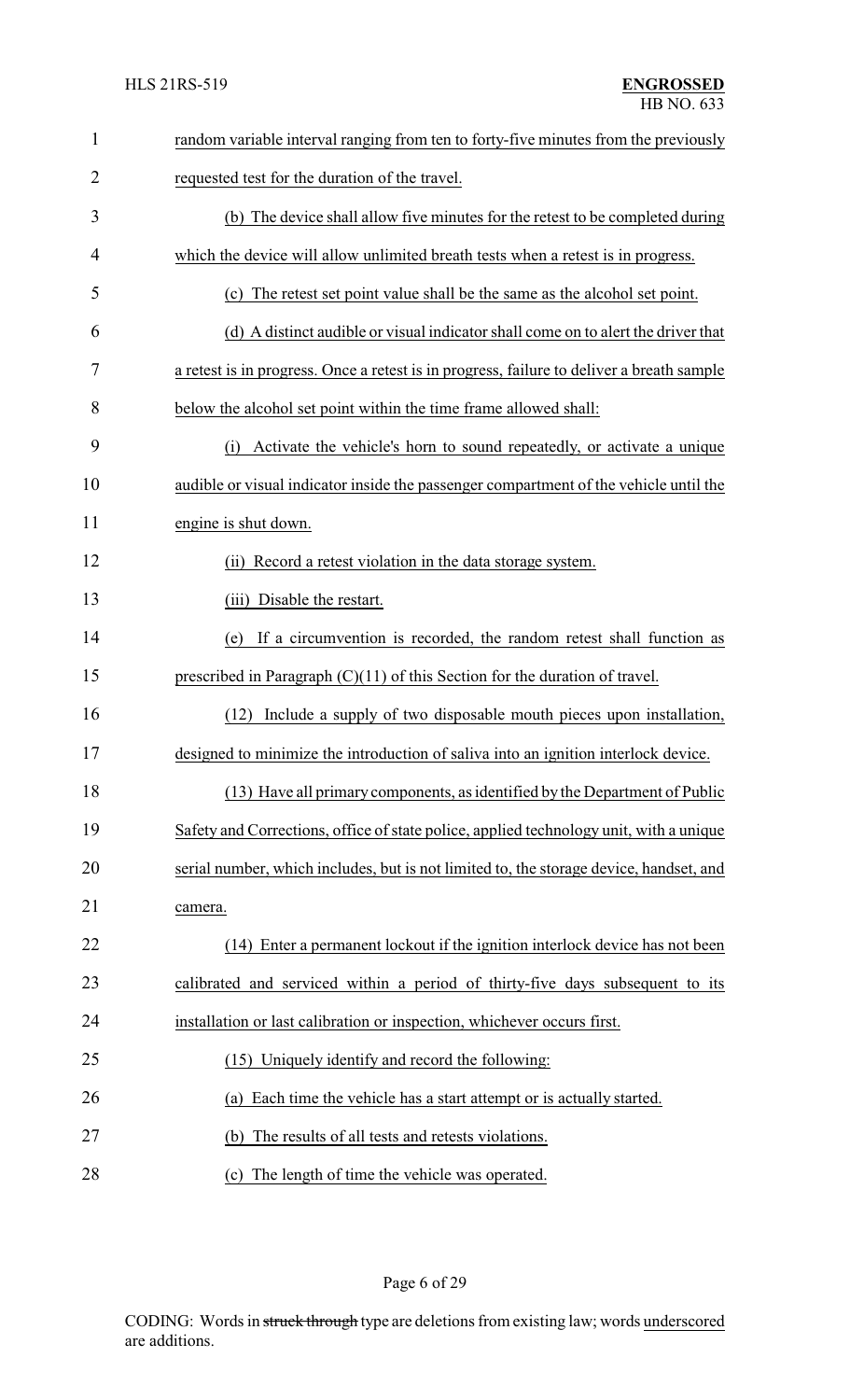| $\mathbf{1}$   | (d) Any indication of circumvention or tampering with the ignition interlock             |
|----------------|------------------------------------------------------------------------------------------|
| $\overline{2}$ | device or tests.                                                                         |
| 3              | (16) On or before January 1, 2022, the secretary shall require a restricted              |
| 4              | operator to wait five minutes before attempting to start the vehicle a second or third   |
| 5              | time, and thirty minutes prior to any subsequent attempts to start the vehicle after the |
| 6              | initial start failure occurs.                                                            |
| 7              | (17) Visibly indicate to the user or any qualified person that:                          |
| 8              | (a) The unit is on.                                                                      |
| 9              | The unit is in need of service or calibration.<br>(b)                                    |
| 10             | Passage or failure of the breath alcohol content threshold on the breath<br>(c)          |
| 11             | sample introduced.                                                                       |
| 12             | (d) The unit may augment visible signals or indications with audible ones or             |
| 13             | any other indication required by the department.                                         |
| 14             | (18) Enter into violation reset if any of the following occurs:                          |
| 15             | (a) The restricted operator fails to have the ignition interlock device serviced         |
| 16             | within the time period provided for in this Section.                                     |
| 17             | (b) Any circumvention is recorded by the device.                                         |
| 18             | (c) The device has recorded any of the following, or any combination of the              |
| 19             | following, three or more times in a thirty day period:                                   |
| 20             | A random retest fail or skip.<br>(1)                                                     |
| 21             | (ii) An initial start failure prior to starting the vehicle unless a second breath       |
| 22             | test below the alcohol set point is recorded within ten minutes of the initial start     |
| 23             | failure.                                                                                 |
| 24             | Enter into a permanent lockout within five days unless the device is<br>(19)             |
| 25             | serviced at a mobile or fixed site service center by an ignition interlock technician    |
| 26             | or calibration technician where it will be calibrated and downloaded if a violation      |
| 27             | reset occurs.                                                                            |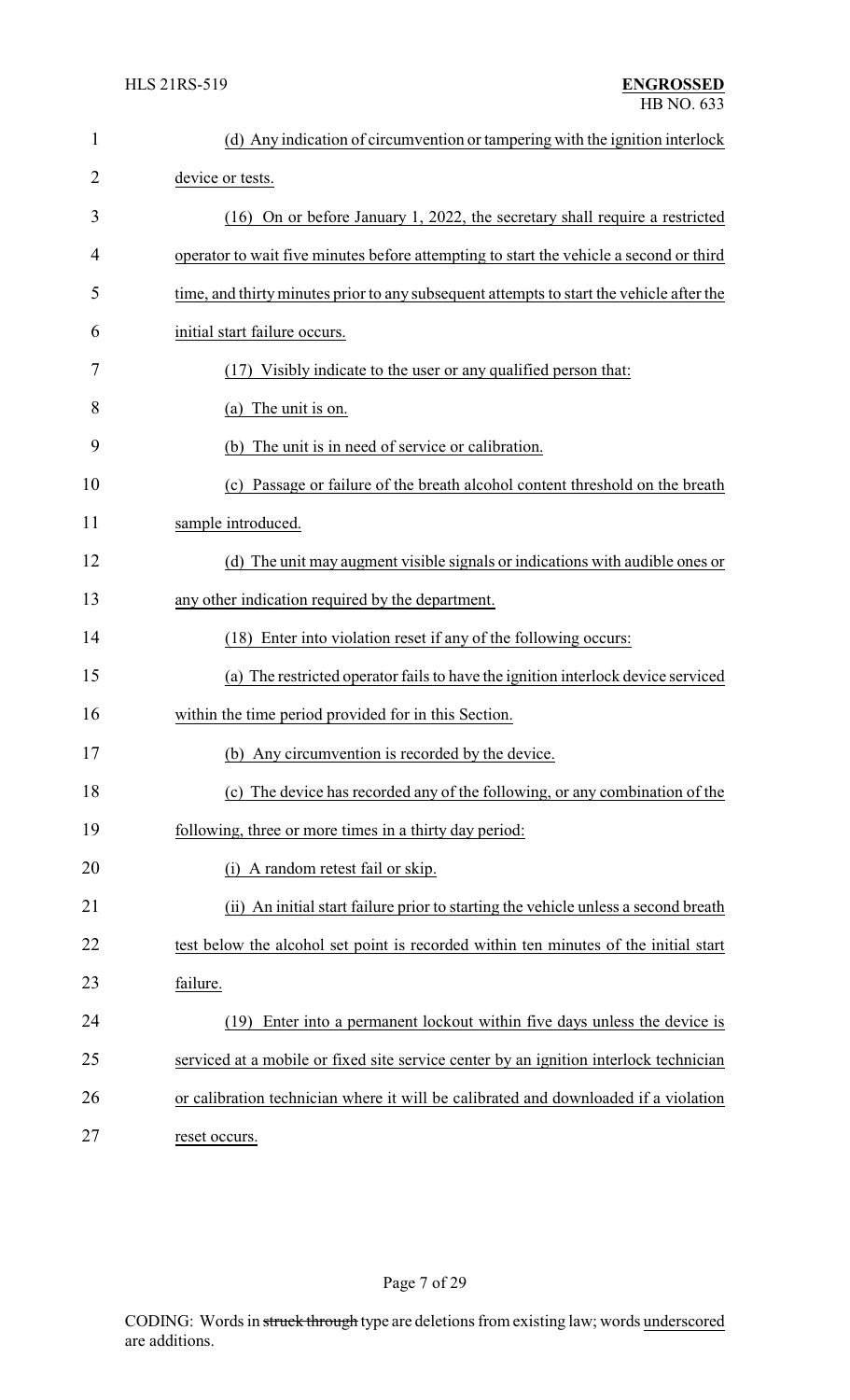| 1              | (20) Incorporate a camera as prescribed in this Section. The camera shall not             |
|----------------|-------------------------------------------------------------------------------------------|
| $\overline{2}$ | distract or impede the driver in any manner from the safe and legal operation of the      |
| 3              | vehicle and shall:                                                                        |
| 4              | (a) Encode a digital or photographic image of the vehicle driver including                |
| 5              | the time, date, and breath alcohol content level of all breath attempts. All images       |
| 6              | and data shall be stored in the device's memory for a thirty day period to be             |
| 7              | downloaded and stored by the manufacturer for three years.                                |
| 8              | (b) Capture a digital image or photograph of the driver during the following              |
| 9              | circumstances:                                                                            |
| 10             | At the time a sample is introduced to start the vehicle.<br>(1)                           |
| 11             | Upon introducing a random retest sample.<br>(ii)                                          |
| 12             | When a violation reset condition is initiated.<br>(iii)                                   |
| 13             | (iv) Randomly at the discretion of the manufacturer.                                      |
| 14             | (c) Produce a digital image, identifiable verification, or a photograph of the            |
| 15             | restricted driver in all lighting conditions including extreme brightness, darkness,      |
| 16             | and low light conditions.                                                                 |
| 17             | D. The camera shall be required as follows:                                               |
| 18             | (1) Any new ignition interlock device installation beginning January 1, 2022.             |
| 19             | (2) All ignition interlock devices by March 31, 2022.                                     |
| 20             | E.(1) The manufacturer, vendor, ignition interlock technician, or calibration             |
| 21             | technician shall notify the originating court of such violation reset conditions, if any, |
| 22             | within five days of servicing the ignition interlock device. The manufacturer,            |
| 23             | vendor, ignition interlock technician, or calibration technician shall provide            |
| 24             | notification to the Department of Public Safety and Corrections, office of motor          |
| 25             | vehicles, and the Department of Public Safety and Corrections, office of state police,    |
| 26             | applied technology unit in an acceptable electronic format should the office of motor     |
| 27             | vehicles or the office of state police, applied technology unit promulgate rules          |
| 28             | requiring such notification of a violation reset condition.                               |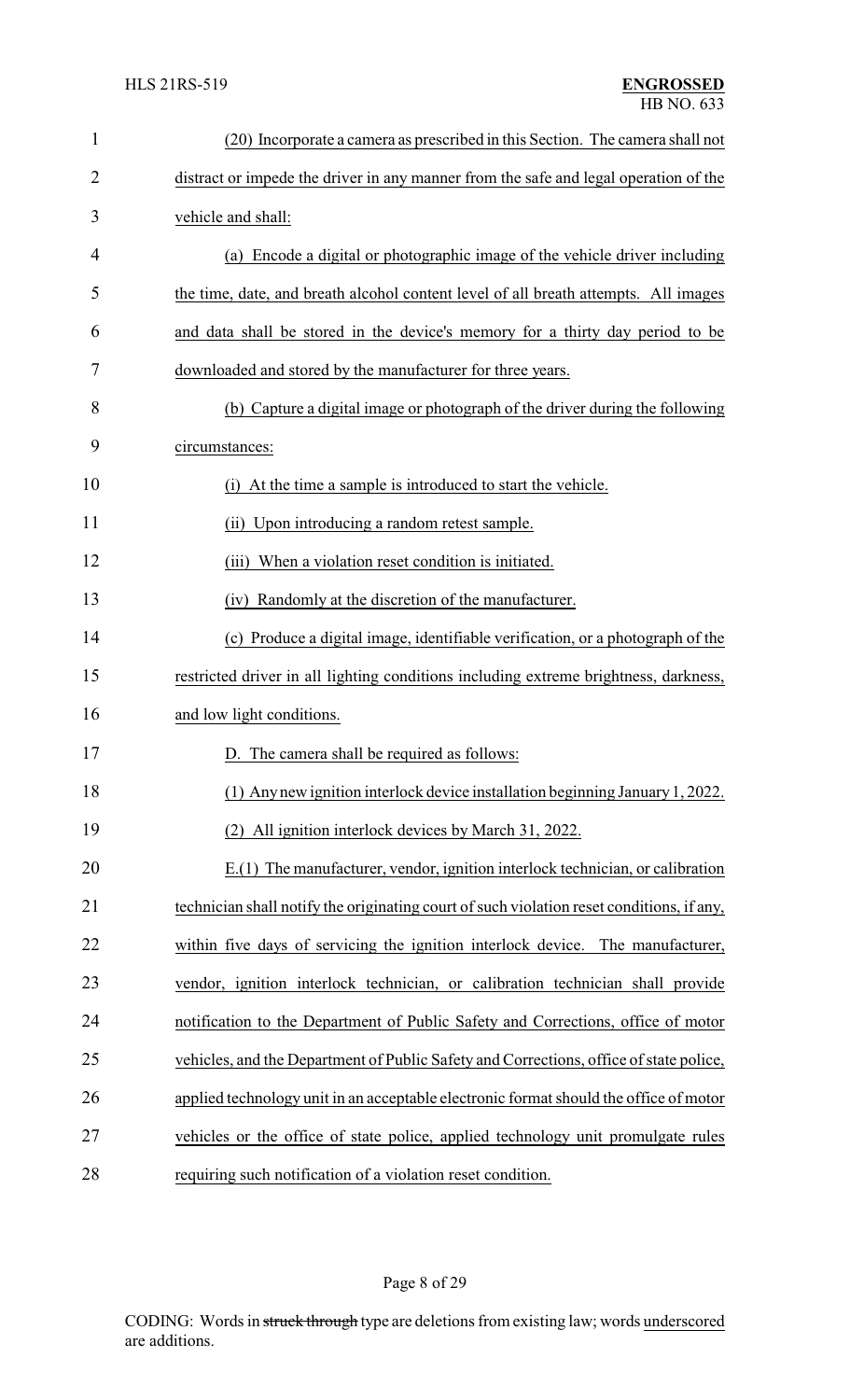| $\mathbf{1}$   | In addition to any other information required by the office of motor<br>(2)              |
|----------------|------------------------------------------------------------------------------------------|
| $\overline{c}$ | vehicles, the office of state police, applied technology unit, or the originating court, |
| 3              | all reports concerning a particular ignition interlock device shall include all of the   |
| 4              | following:                                                                               |
| 5              | The full name, address, and driver's license number of the restricted<br>(a)             |
| 6              | operator and lessee.                                                                     |
| 7              | The registration number of the motor vehicle in which the ignition<br>(b)                |
| 8              | interlock device was installed.                                                          |
| 9              | (c) The unique serial number of the ignition interlock device.                           |
| 10             | The toll free telephone number of a representative that can explain the<br>(d)           |
| 11             | report from an ignition interlock device.                                                |
| 12             | <b>D.</b> F. The secretary may adopt in whole or relevant part the guidelines, rules,    |
| 13             | regulations, studies, or independent laboratory tests performed or relied upon by        |
| 14             | other states, their agencies or commissions.                                             |
| 15             | E. G. The secretary shall design and adopt by regulation a warning label                 |
| 16             | which shall be affixed to each ignition interlock device upon installation. The label    |
| 17             | shall contain a warning that any person tampering with, defeating, or otherwise          |
| 18             | circumventing the device is guilty of a criminal offense and subject to criminal         |
| 19             | penalty and civil liability.                                                             |
| 20             | H. The deputy secretary is hereby authorized to set and collect fees, in                 |
| 21             | accordance with this Subsection, applicable to the certification, renewal or             |
| 22             | recertification of ignition interlock devices, service centers, and technicians          |
| 23             | beginning September 1, 2021, unless otherwise specified in this Section.                 |
| 24             | (1) All fees described in this Section are nonrefundable and shall be remitted           |
| 25             | by the manufacturer, vendor, or service center to the office of state police, applied    |
| 26             | technology unit on or before the twenty-fifth day of each month.                         |
| 27             | (2) Fees established by the department shall be based on a calendar year and             |
| 28             | shall not exceed the following for each designated fee:                                  |
| 29             | (a) One thousand dollars for an initial device certification.                            |

Page 9 of 29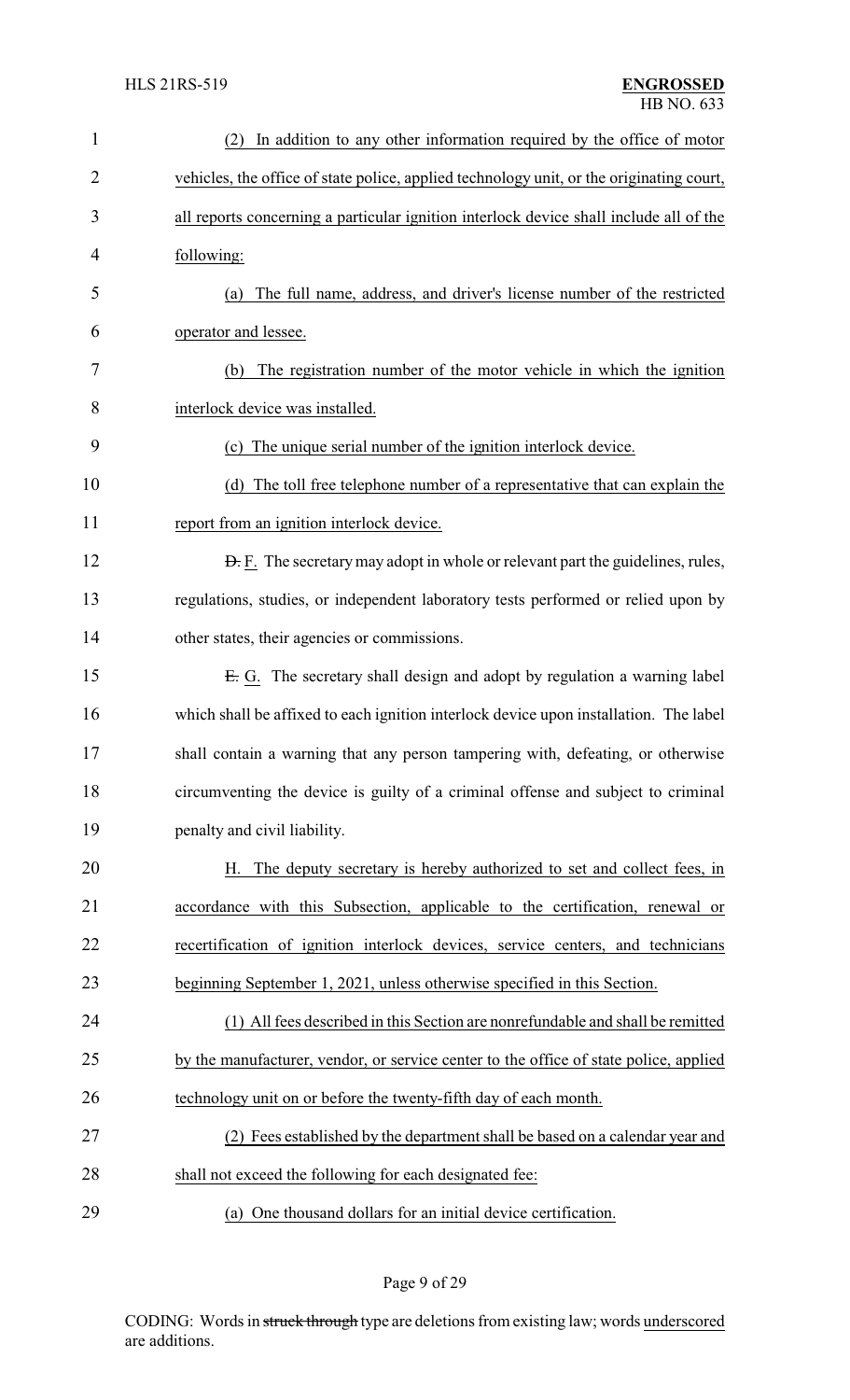| $\mathbf{1}$   | (b) Five hundred dollars for an annual device certification renewal.                      |
|----------------|-------------------------------------------------------------------------------------------|
| $\overline{2}$ | (c) Two hundred fifty dollars for an initial service center certification, when           |
| 3              | certified between January 1st and June 30th.                                              |
| 4              | (d) One hundred twenty-five dollars for an initial service center certification,          |
| 5              | when certified between July 1st and December 31st.                                        |
| 6              | (e) Seventy-five dollars for annual service center certification renewal.                 |
| 7              | Fifty dollars for an initial ignition interlock technician certification.<br>(f)          |
| 8              | Twenty-five dollars for an annual ignition interlock technician<br>(g)                    |
| 9              | certification renewal.                                                                    |
| 10             | Twenty-five dollars for an initial calibration technician certification.<br>(h)           |
| 11             | Ten dollars for an annual calibration technician certification renewal.<br>(1)            |
| 12             | Ten dollars for an installation verification form.                                        |
| 13             | (k) Five dollars for a thirty day calibration.                                            |
| 14             | (3) When the office of state police has performed a certification, renewal of             |
| 15             | certification, or received an installation verification fee or thirty day calibration fee |
| 16             | for which special costs are assessed in accordance with this Section, such costs shall    |
| 17             | be forwarded, on or before the twenty-fifth day of each month following their             |
| 18             | collection, to the state treasurer for immediate deposit in the state treasury.           |
| 19             | $(4)(a)$ After compliance with the requirements of Article VII, Section $9(B)$            |
| 20             | of the Constitution of Louisiana relative to the Bond Security and Redemption Fund        |
| 21             | and prior to monies being placed in the state general fund, the treasurer shall credit    |
| 22             | an amount equal to the total amount of such costs received to a special fund which        |
| 23             | is hereby created in the state treasury and designated as the Public Safety Ignition      |
| 24             | Interlock Regulation Fund. The monies in the fund shall be used solely to fund            |
| 25             | activities of the office of state police, applied technology unit in executing its        |
| 26             | responsibilities in the regulation of ignition interlock devices, service centers, and    |
| 27             | technicians, including the following:                                                     |
|                |                                                                                           |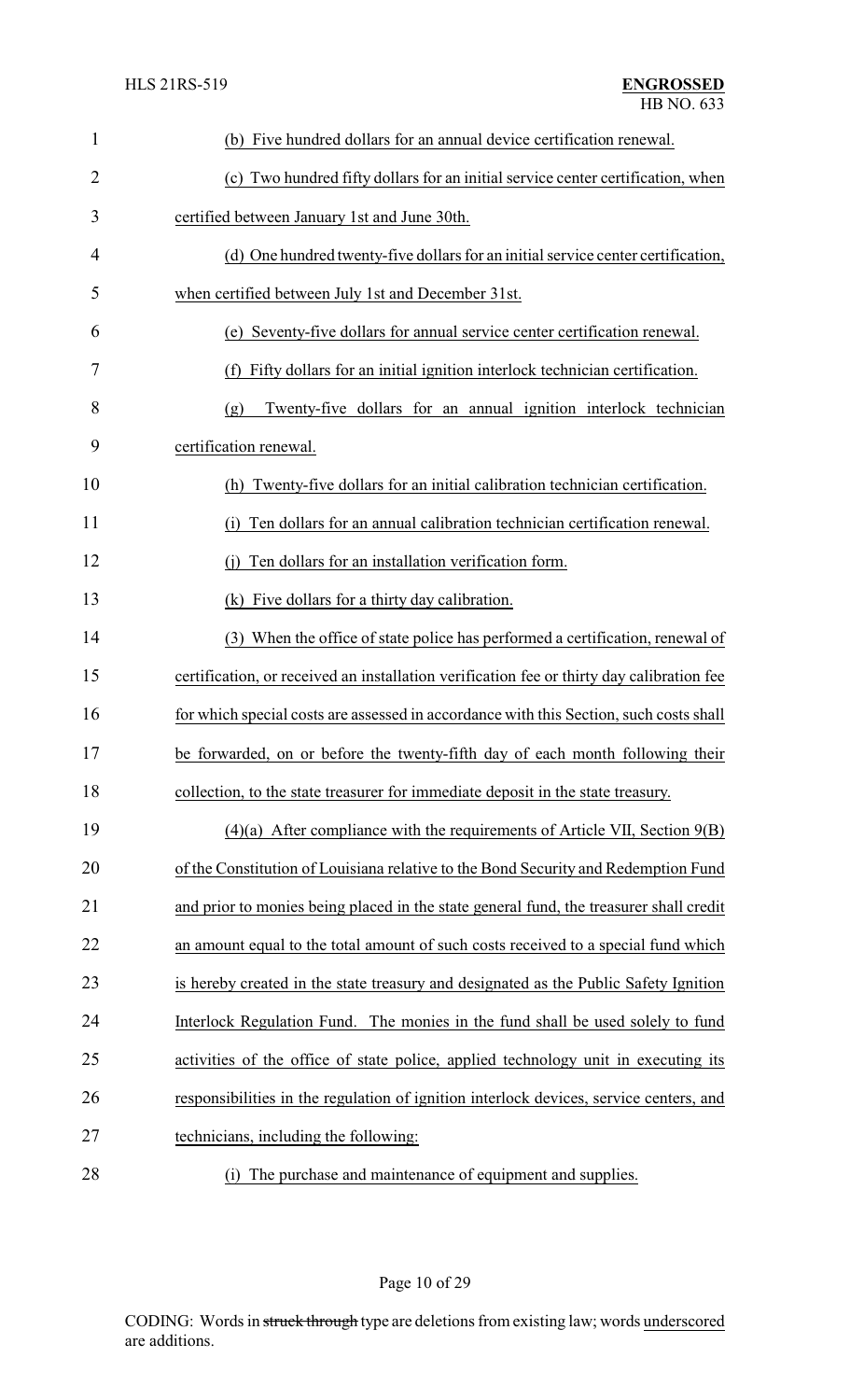| $\mathbf{1}$ | Salaries and the cost to equip personnel responsible for certifying,<br>(ii)            |
|--------------|-----------------------------------------------------------------------------------------|
| 2            | inspecting, investigating, or otherwise regulating ignition interlock manufacturers,    |
| 3            | service centers, or technicians.                                                        |
| 4            | Training in the maintenance and usage of testing equipment.<br>(iii)                    |
| 5            | Establishing and maintaining certification tests as required.<br>(iv)                   |
| 6            | Other such related expenses as may be necessary in the efficient and<br>(v)             |
| 7            | effective administration of those duties.                                               |
| 8            | (b) The monies in the fund shall be used only in the amounts appropriated               |
| 9            | by the legislature. All unexpended and unencumbered monies in the fund at the end       |
| 10           | of the fiscal year shall remain in the fund. The monies in the fund shall be invested   |
| 11           | by the state treasurer in the same manner as monies in the state general fund. All      |
| 12           | interest earned on monies in the fund invested by the state treasurer shall be credited |
| 13           | to the Public Safety Ignition Interlock Regulation Fund.                                |
| 14           | §307.1. Ignition interlock devices; standards; compliance                               |
| 15           | A. The Department of Public Safety and Corrections, office of state police,             |
| 16           | by rule shall:                                                                          |
| 17           | (1) Provide standards for the certification, installation, repair, maintenance,         |
| 18           | monitoring, inspection, and removal of ignition interlock devices, as provided in R.S.  |
| 19           | 15:307 and LAC 55:I.601 et seq., and equipment as provided in this Section.             |
| 20           | (2) Inspect the records and equipment of manufacturers and vendors during               |
| 21           | regular business hours for compliance with related statutory provisions and rules and   |
| 22           | regulations.                                                                            |
| 23           | (3) Suspend or revoke certification for any noncompliance.                              |
| 24           | $B(1)$ When an ignition interlock technician is found to be out of compliance,          |
| 25           | the installation privileges of that ignition interlock technician may be suspended or   |
| 26           | revoked until the ignition interlock technician comes into compliance. During any       |
| 27           | suspension or revocation period, the manufacturer or vendor is responsible for          |
| 28           | notifying affected customers of any changes in their service agreement.                 |

Page 11 of 29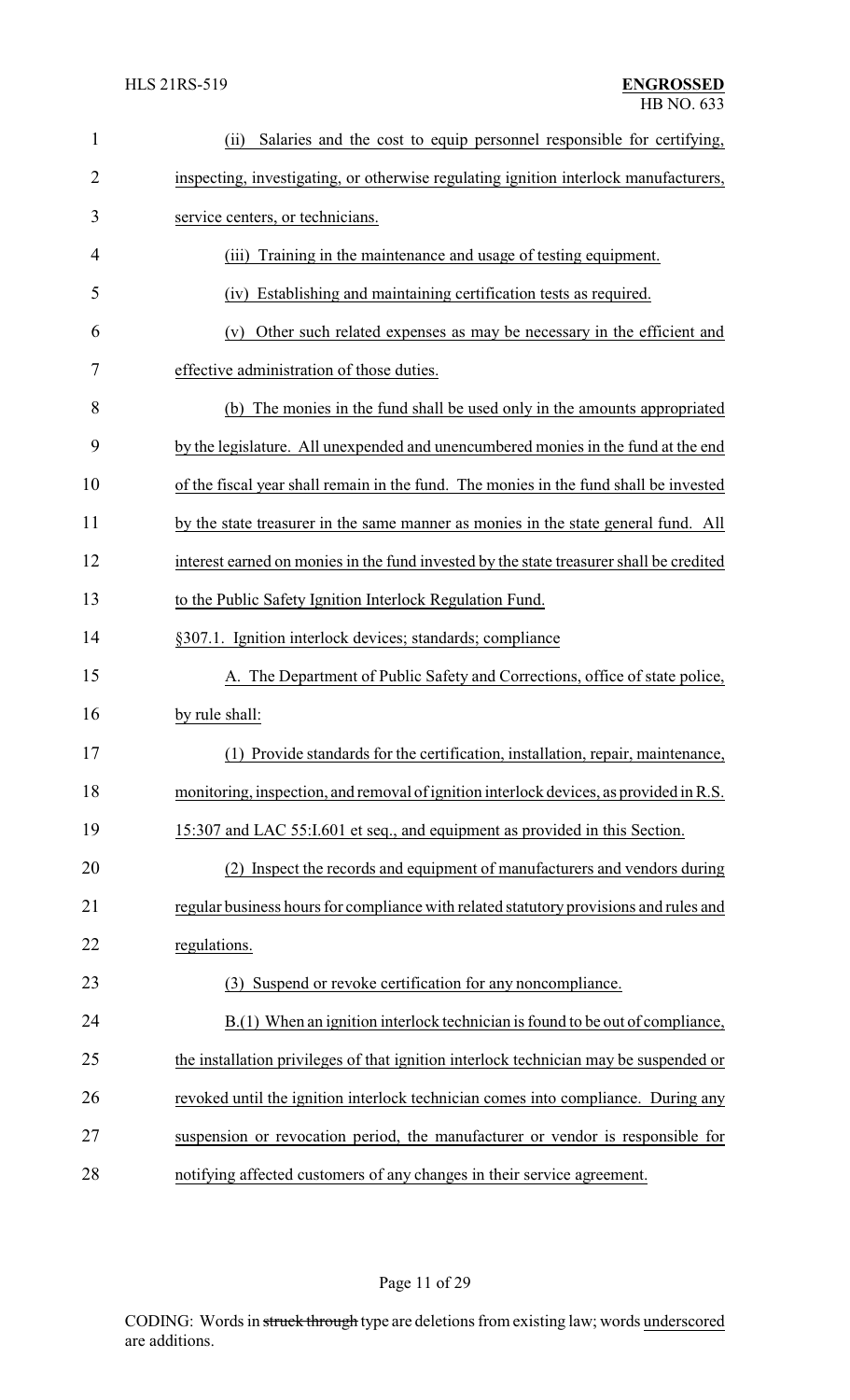| $\mathbf{1}$   | An ignition interlock technician, whose certification is suspended or<br>(2)           |
|----------------|----------------------------------------------------------------------------------------|
| $\overline{2}$ | revoked for noncompliance, has a right to an administrative hearing under R.S.         |
| 3              | 49:950 et seq., to contest the suspension or revocation, or both.<br>For the           |
| 4              | administrative hearing, the procedure and rules of evidence shall be as provided for   |
| 5              | in R.S. 49:950 et seq., except as otherwise provided in this Chapter. Any request for  |
| 6              | an administrative hearing shall be made in writing and received by the Department      |
| 7              | of Public Safety and Corrections, office of state police, within twenty days after the |
| 8              | receipt of the notice of suspension or revocation.                                     |
| 9              | $C.(1)$ An ignition interlock device shall employ:                                     |
| 10             | (a) Fuel cell technology which is specific for alcohols.                               |
| 11             | (b) Other alcohol specific technology approved by the Department of Public             |
| 12             | Safety and Corrections, office of state police, applied technology unit, which meets   |
| 13             | the National Highway Traffic Safety Administration's model specifications for          |
| 14             | breath alcohol ignition interlock devices as published in the Federal Register,        |
| 15             | Volume 78, Number 89, including any amendments thereto.                                |
| 16             | (c) Technology capable of taking a photograph identifying the user providing           |
| 17             | the breath sample and recording the time the breath sample was provided.               |
| 18             | (d) Technology capable of providing the global positioning coordinates at              |
| 19             | the time of each rolling retest refusal or circumvention when required by the          |
| 20             | originating court, the Department of Public Safety and Corrections, office of motor    |
| 21             | vehicles, or the Department of Public Safety and Corrections, office of state police,  |
| 22             | applied technology unit. The coordinates for events that result in a violation reset   |
| 23             | as defined in R.S. 15:307 shall be displayed within the data log that is downloaded    |
| 24             | by the manufacturer and shall be made available to the office of state police, applied |
| 25             | technology unit, to be used for circumvention and tampering investigations.            |
| 26             | To be certified, an ignition interlock device shall:                                   |
| 27             | (a) Meet or exceed the minimum test standards according to rules adopted               |
| 28             | by the office of state police, applied technology unit. Only a notarized statement     |
| 29             | from a laboratory that is accredited and certified under the current edition of the    |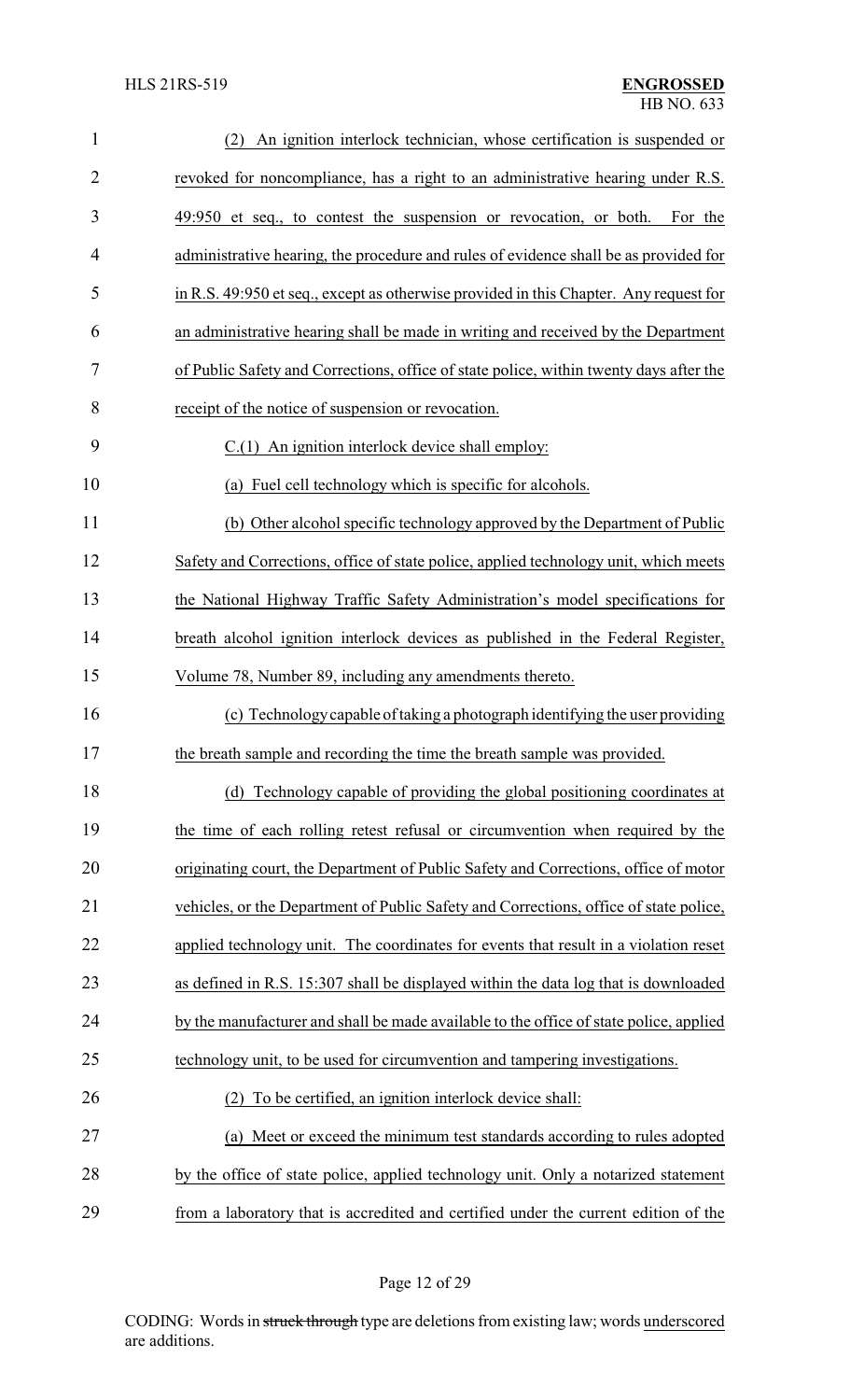| $\mathbf{1}$   | International Organization of Standardization 17025 standard for testing and             |
|----------------|------------------------------------------------------------------------------------------|
| $\overline{2}$ | calibration laboratories and is capable of performing the specified tests shall be       |
| 3              | accepted as proof of meeting or exceeding the standards set forth in the model for       |
| 4              | specifications for breath alcohol ignition interlock devices as published by the         |
| 5              | National Highway Traffic Safety Administration in the federal register.<br>The           |
| 6              | notarized statement shall include the name and signature of the person in charge of      |
| 7              | the tests under the certification statement. The Department of Public Safety and         |
| 8              | Corrections, office of state police, applied technology unit, shall adopt, by rule, the  |
| 9              | required language of the certification statement that shall, at a minimum, outline that  |
| 10             | the testing meets or exceeds all specifications listed in the federal register adopted,  |
| 11             | by rule, by the Department of Public Safety and Corrections, office of state police,     |
| 12             | applied technology unit.                                                                 |
| 13             | (b) Be maintained in accordance with the rules and standards adopted by the              |
| 14             | office of state police.                                                                  |
| 15             | §307.2. Ignition interlock affordability; standards; compliance                          |
| 16             | A. The Department of Public Safety and Corrections, office of state police,              |
| 17             | by rule, shall provide standards and monitor compliance of an ignition interlock         |
| 18             | affordability plan for individuals required to install an ignition interlock device that |
| 19             | demonstrate economic hardship.                                                           |
| 20             | B. Economic hardship shall apply to an individual required to have the                   |
| 21             | ignition interlock device being eligible for the Supplemental Nutrition Assistance       |
| 22             | Program or Medicaid.                                                                     |
| 23             | Individuals that meet the economic hardship standard shall be required                   |
| 24             | to pay no more than fifty-percent of fees assessed by the ignition interlock service     |
| 25             | center for installation, monthly calibration, lease, and removal of the device.          |
| 26             | D. Individuals that meet the economic hardship standard are responsible for              |
| 27             | any optional services an individual elects, fees related to any violation reset or       |
|                |                                                                                          |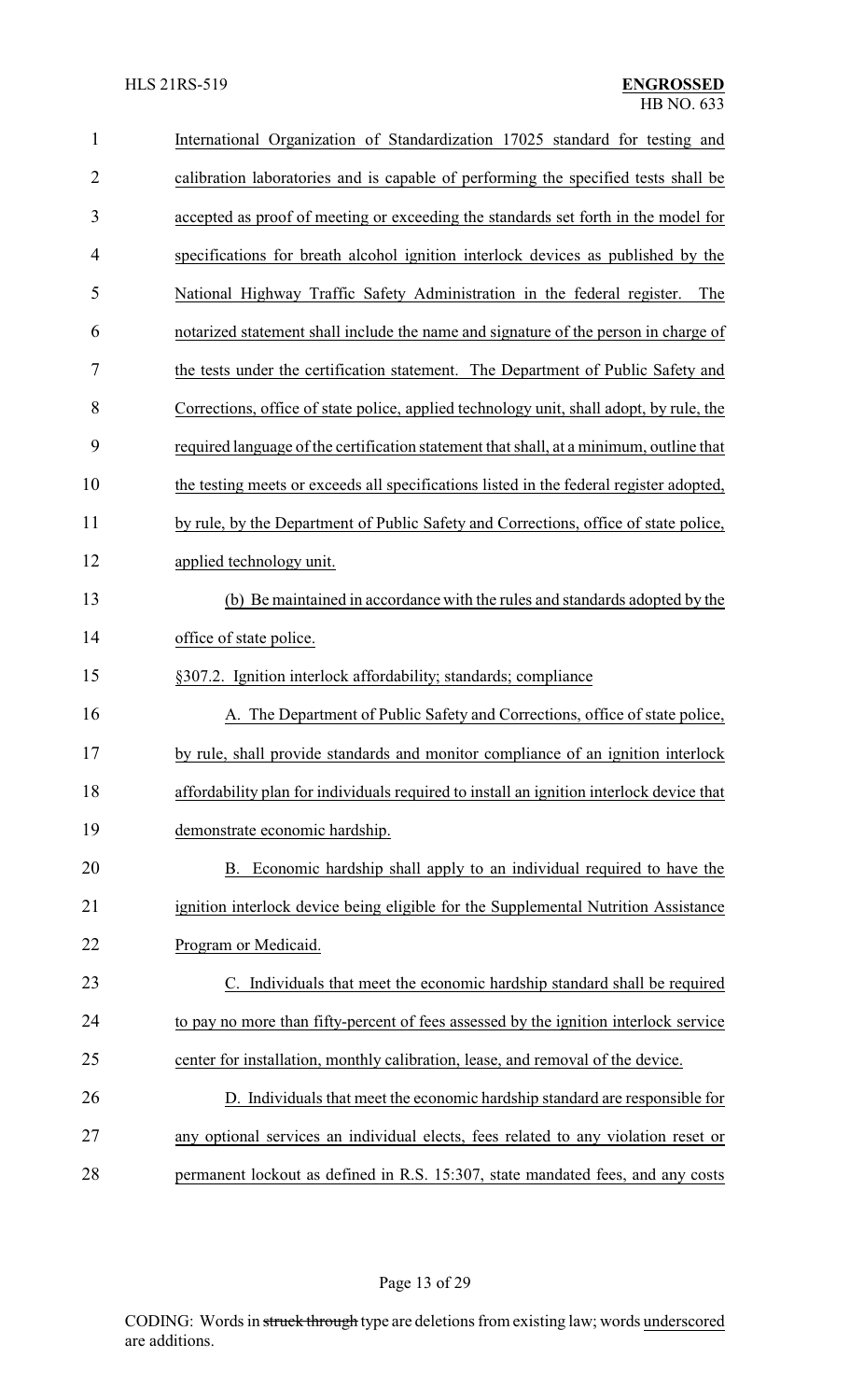|            |  |  | related to damaged, missing or unreturned equipment, and recovery of such |  |  |
|------------|--|--|---------------------------------------------------------------------------|--|--|
|            |  |  |                                                                           |  |  |
| equipment. |  |  |                                                                           |  |  |

 E. Individuals become eligible for the affordability plan on the date that the individual provides the ignition interlock manufacturer, or ignition interlock service center, acceptable documentation verifying that the individual meets the standard for economic hardship. Continued eligibility may be verified at the discretion of the ignition interlock manufacturer or ignition interlock service center. Acceptable forms of documentation shall include an eligibility card or qualifying letter for the Supplemental Nutrition Assistance Program (SNAP) or Medicaid. If the documentation does not name the individual required to install the ignition interlock device specifically, the individual shall be required to sign a notarized affidavit provided by the Department of Public Safety and Corrections attesting to his eligibility for SNAP or Medicaid on a state approved form.

 F. An ignition interlock manufacturer or ignition interlock service center shall not refuse service to an individual that has demonstrated eligibility for the affordability plan in accordance with this Section.

 G. An individual who feels that he has been refused service, after providing 18 the documentation required in this Section, to an ignition interlock manufacturer or ignition interlock service center, may file a complaint with the Department of Public Safety and Corrections, office of state police, applied technology unit. All complaints for refusal of service shall be investigated by the office of state police, applied technology unit, within thirty days of receipt of the complaint.

 H. If the investigation substantiates the refusal of service, the Department of Public Safety and Corrections, office of state police, applied technology unit, may issue a warning, suspension, or revocation of the certification for the ignition interlock manufacturer or the ignition interlock service center based on the facts of the investigation and the history of such complaints related to the manufacturer or service center. An ignition interlock manufacturer or ignition interlock service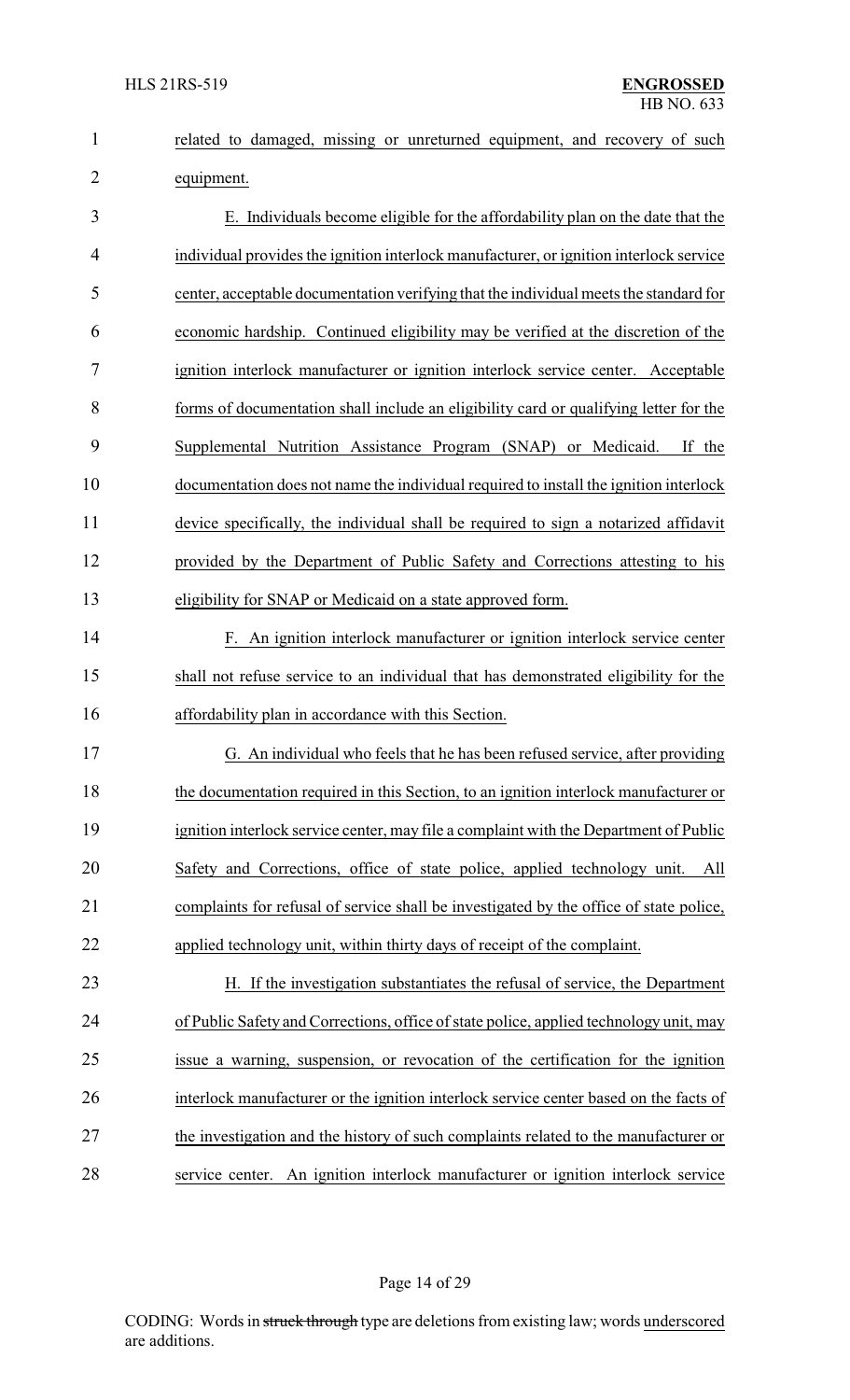| $\mathbf{1}$   | center may appeal any suspension or revocation pursuant to this Section in                |
|----------------|-------------------------------------------------------------------------------------------|
| $\overline{2}$ | accordance with R.S. $15:307.1(B)(2)$ .                                                   |
| 3              | Section 3. R.S. 32:378.2(A), (B)(1)(a)(ii), (aa), (bb), (M)(2), and (N),                  |
| $\overline{4}$ | $414(A)(1)(c)(i)$ and (ii), and (D)(1)(b), 667(B)(1)(b), and (c), (3), and (I)(1)(a) and  |
| 5              | (b), and $668(B)(1)(a)$ (introductory paragraph) and (i), and (c), and (2) are hereby     |
| 6              | amended and reenacted and R.S. 32:667(K) is hereby enacted to read as follows:            |
| 7              | Ignition interlock devices; condition of probation for certain DWI<br>§378.2.             |
| 8              | offenders; restricted license                                                             |
| 9              | A. In addition to any other provisions of law and except as otherwise                     |
| 10             | provided in Subsection I of this Section, the court may require that any person who       |
| 11             | is placed on probation as provided in $R.S. 14.98(B) R.S. 14.98.1$ , and the court shall  |
| 12             | require that any person who is placed on probation as provided by R.S. $14:98(C)$ R.S.    |
| 13             | 14:98.2 not operate a motor vehicle during the period of probation unless the vehicle     |
| 14             | is equipped with a functioning ignition interlock device as provided in this Section.     |
| 15             | B.(1) Any person who has had his driver's license suspended, revoked, or                  |
| 16             | canceled under any of the following conditions shall, upon proof to the Department        |
| 17             | of Public Safety and Corrections that his motor vehicle has been equipped with a          |
| 18             | functioning ignition interlock device as provided in this Section, be issued a            |
| 19             | restricted driver's license:                                                              |
| 20             | (a)                                                                                       |
| 21             | $\ast$<br>$\ast$<br>$\ast$                                                                |
| 22             | (ii) However, if the offender had a blood alcohol concentration of $0.20015$              |
| 23             | percent or more by weight based on grams of alcohol per one hundred cubic                 |
| 24             | centimeters of blood the following restrictions shall apply:                              |
| 25             | (aa) Upon first offense, if the offender had a blood alcohol concentration of             |
| 26             | $0.20015$ percent or greater, he shall be issued a restricted driver's license during the |
| 27             | entire period of the two-year driver's license suspension imposed under pursuant to       |
| 28             | the provisions of R.S. $14:98(K)(1)$ R.S. $14:98.1(A)(3)(b)$ and shall be required to     |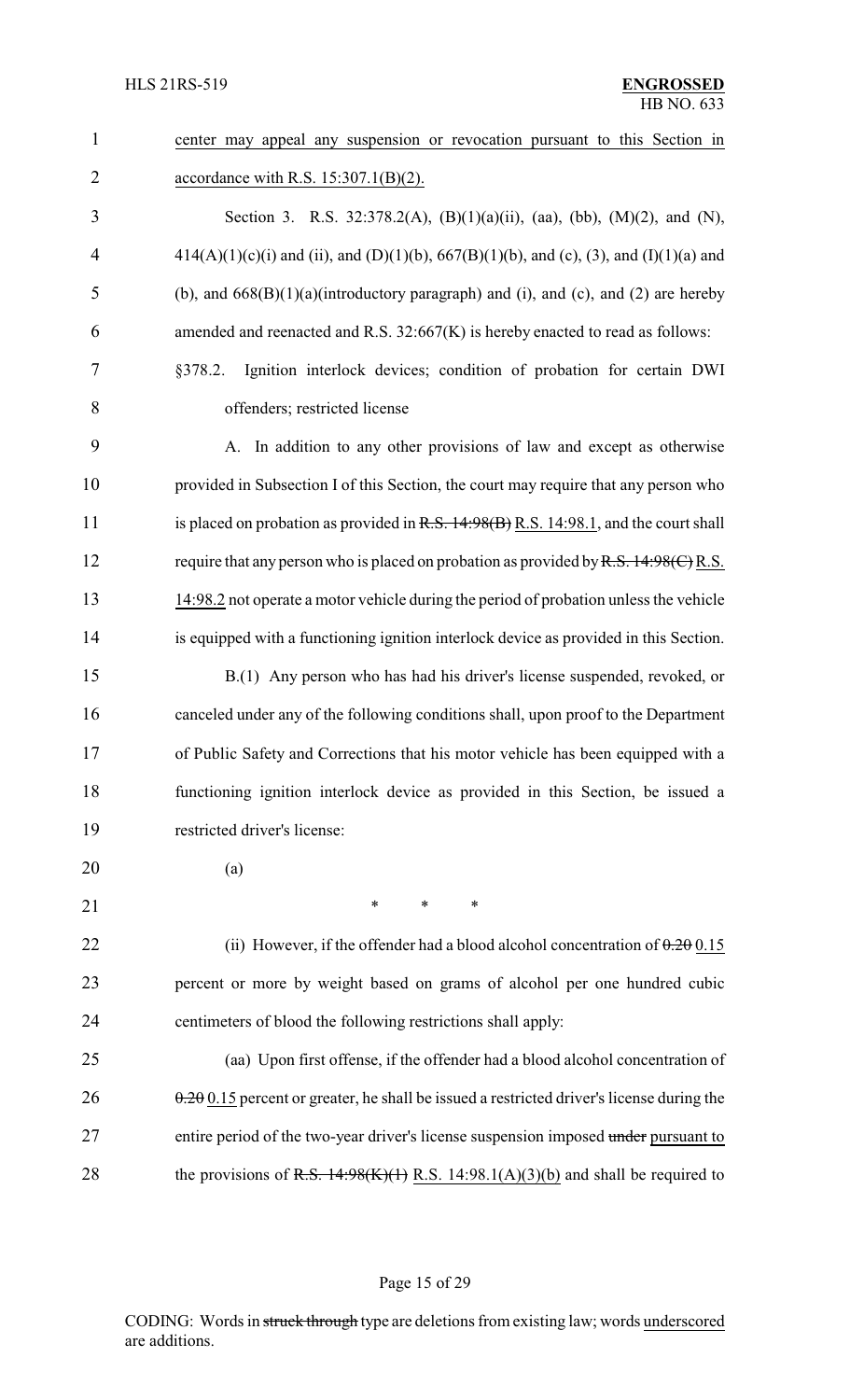| $\mathbf{1}$   | have a functioning ignition interlock device installed on his vehicle during the first         |  |  |  |  |
|----------------|------------------------------------------------------------------------------------------------|--|--|--|--|
| $\overline{2}$ | twelve-month entire period of the suspension.                                                  |  |  |  |  |
| 3              | (bb) Upon second offense, if the offender has a blood alcohol concentration                    |  |  |  |  |
| 4              | of $0.200$ . 15 percent or greater, he shall be eligible for a restricted driver's license for |  |  |  |  |
| 5              | the period of suspension as imposed under the provisions of R.S. $14:98(K)(2)(b)$ R.S.         |  |  |  |  |
| 6              | $14:98.2(A)(3)(b)$ . The offender may be issued a restricted license during the entire         |  |  |  |  |
| 7              | four years on his suspension and shall be required to have a functioning ignition              |  |  |  |  |
| 8              | interlock device installed on his vehicle during the first three years of the four-year        |  |  |  |  |
| 9              | suspension.                                                                                    |  |  |  |  |
| 10             | ∗<br>*<br>*                                                                                    |  |  |  |  |
| 11             | M.                                                                                             |  |  |  |  |
| 12             | $\ast$<br>∗<br>∗                                                                               |  |  |  |  |
| 13             | (2) No credit towards suspension time or any reinstatement requirement shall                   |  |  |  |  |
| 14             | be given if the manufacturer reports to the Department of Public Safety and                    |  |  |  |  |
| 15             | Corrections that any combination of two of the following violations have occurred              |  |  |  |  |
| 16             | in a one-month period, including any repeat violation of the same type once during             |  |  |  |  |
| 17             | the period of installation:                                                                    |  |  |  |  |
| 18             | (a) Tampering with the device. The restricted operator fails to have the                       |  |  |  |  |
| 19             | ignition interlock device serviced within the time period provided for in this Section.        |  |  |  |  |
| 20             | (b) Circumventing the device. The device has recorded any of the following,                    |  |  |  |  |
| 21             | or any combination of the following, three or more times in a thirty day period:               |  |  |  |  |
| 22             | (c) Failure to bring the ignition interlock device in for required service.                    |  |  |  |  |
| 23             | (d) Failure to take or pass a re-test.                                                         |  |  |  |  |
| 24             | (e) Failure to pass a breath test.                                                             |  |  |  |  |
| 25             | (f) Use of the emergency override feature without justification.                               |  |  |  |  |
| 26             | $(g)$ Unauthorized removal of the device.                                                      |  |  |  |  |
| 27             | (i) A random retest fail or skip.                                                              |  |  |  |  |

# Page 16 of 29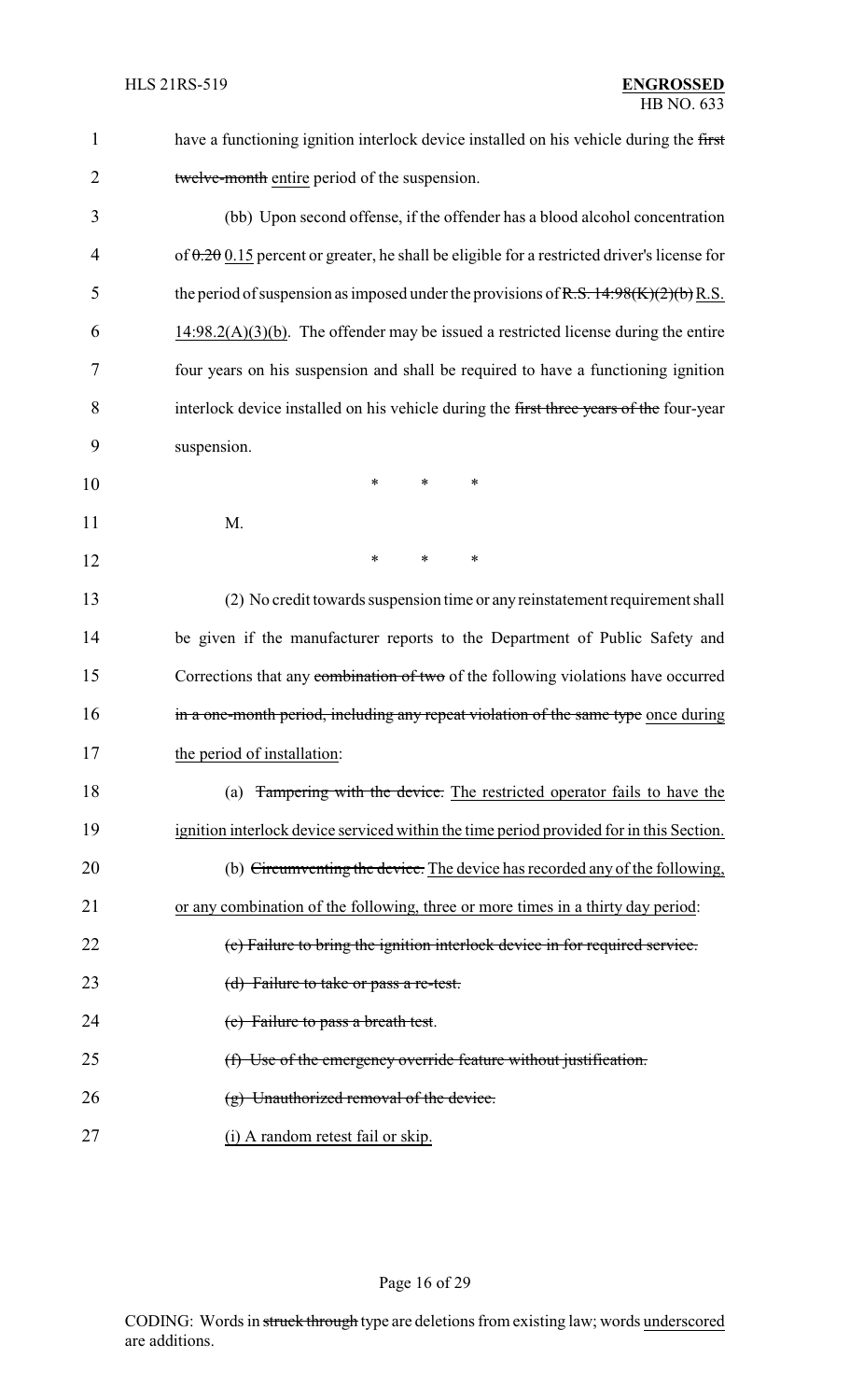| 1              | (ii) An initial start failure prior to starting the vehicle unless a second breath       |
|----------------|------------------------------------------------------------------------------------------|
| $\overline{2}$ | test below the alcohol set point is recorded within ten minutes of the initial start     |
| 3              | failure.                                                                                 |
| 4              | $\ast$<br>*<br>*                                                                         |
| 5              | N. As used in this Section, "ignition interlock device" means a constant                 |
| 6              | monitoring device that prevents a motor vehicle from being started operated at any       |
| 7              | time without first determining the equivalent blood alcohol level of the operator        |
| 8              | through the taking of a breath sample for testing. The system shall be calibrated so     |
| 9              | that the motor vehicle may not be started if the blood alcohol level of the operator,    |
| 10             | as measured by the test, reaches a level established by the court, consistent with the   |
| 11             | rules promulgated by the Department of Public Safety and Corrections.                    |
| 12             | *<br>$\ast$<br>$\ast$                                                                    |
| 13             | §414. Suspension, revocation, renewal, and cancellation of licenses; judicial review     |
| 14             | A(1)                                                                                     |
| 15             | *<br>$\ast$<br>*                                                                         |
| 16             | (c) Notwithstanding the provisions of Subparagraphs (a) and (b) of this                  |
| 17             | Paragraph, upon first or second conviction, or a plea of guilty or nolo contendere and   |
| 18             | sentence thereupon or forfeiture of bail of any person charged with the offense of       |
| 19             | driving while intoxicated when the offender had a blood alcohol concentration of         |
| 20             | $\theta$ . 20 0.15 percent or more by weight based on grams of alcohol per one hundred   |
| 21             | cubic centimeters of blood, the following restrictions on suspension and issuance of     |
| 22             | a restricted driver's license shall apply:                                               |
| 23             | (i) Upon first conviction, if the offender had a blood alcohol concentration             |
| 24             | of $0.20$ 0.15 percent or greater, his driver's license shall be suspended for two years |
| 25             | and he shall be issued a restricted driver's license for the entire period of the        |
| 26             | suspension after he has provided proof to the department that his motor vehicle is       |
| 27             | equipped with a functioning ignition interlock device. A functioning ignition            |
| 28             | interlock device shall remain installed on his vehicle during the first twelve-month     |
| 29             | entire period of the suspension of his driver's license.                                 |

# Page 17 of 29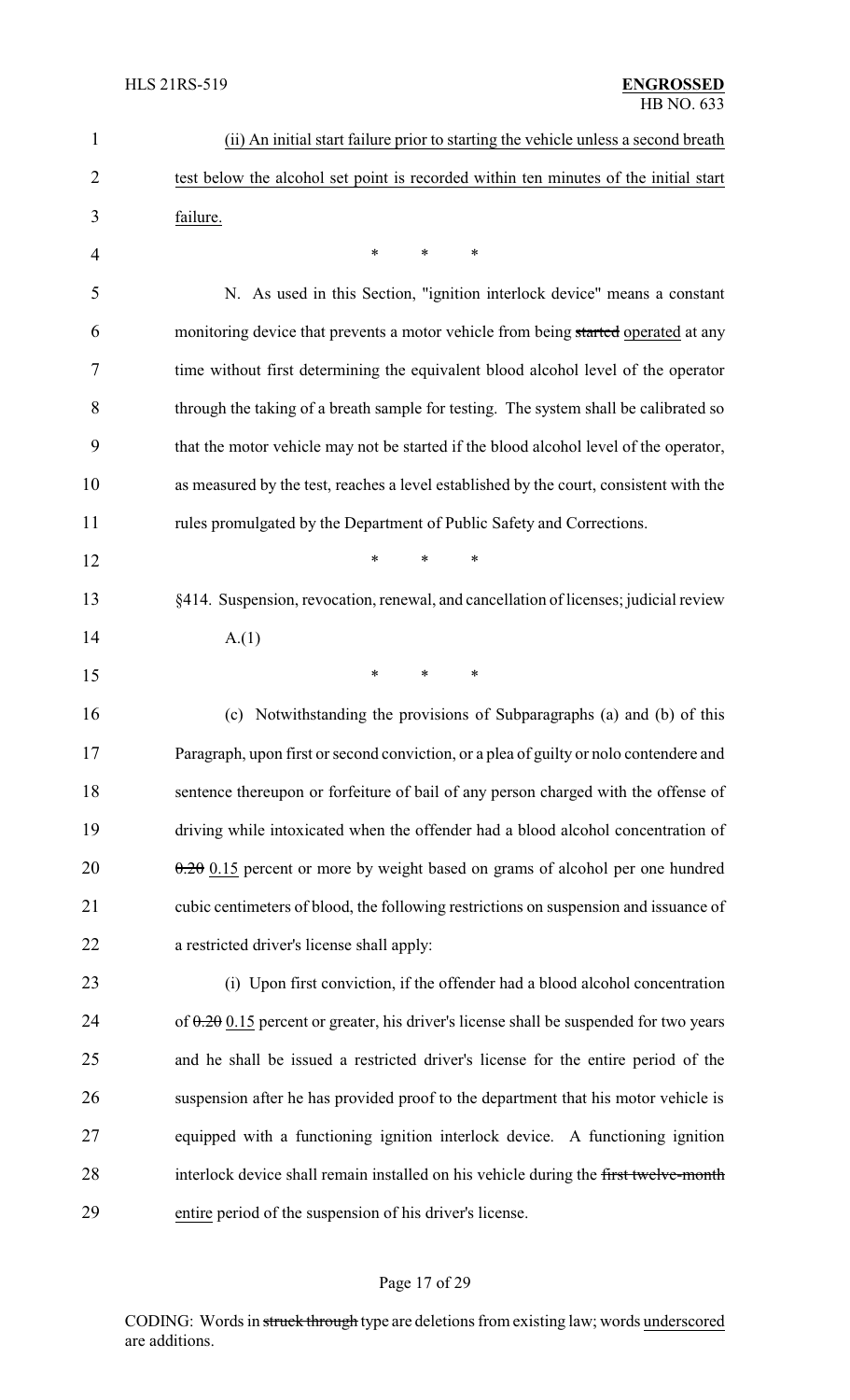| 1              | Upon second conviction, if the offender has a blood alcohol<br>(ii)                       |
|----------------|-------------------------------------------------------------------------------------------|
| $\overline{2}$ | concentration of $0.20015$ percent or greater, his driver's license shall be suspended    |
| 3              | for four years. The offender shall be eligible for a restricted license after a period of |
| $\overline{4}$ | forty-five days of suspension for the remainder of for the four-year period of            |
| 5              | suspension after he has provided proof to the department that his motor vehicle is        |
| 6              | equipped with a functioning ignition interlock device. A functioning ignition             |
| 7              | interlock device shall remain installed on his vehicle during the first three-year        |
| 8              | period of the entire four-year period of the suspension of his driver's license.          |
| 9              | *<br>*<br>*                                                                               |
| 10             | D(1)                                                                                      |
| 11             | ∗<br>*<br>∗                                                                               |
| 12             | (b) Any licensee who has had his license suspended for operating a motor                  |
| 13             | vehicle while under the influence of alcoholic beverages under the provisions of this     |
| 14             | Subsection shall be eligible to apply for a restricted driver's license after a period of |
| 15             | twelve months upon proof that his motor vehicle has been equipped with a                  |
| 16             | functioning ignition interlock device. The ignition interlock device shall remain on      |
| 17             | the motor vehicle for not less than six twelve months from the date the restricted        |
| 18             | driver's license is granted. In the event that the department fails or refuses to issue   |
| 19             | the restricted driver's license, the district court for the parish in which the licensee  |
| 20             | resides may issue an order directing the department to issue the restricted license       |
| 21             | either by ex parte order or after contradictory hearing.                                  |
| 22             | *<br>∗<br>*                                                                               |
| 23             | §667. Seizure of license; circumstances; temporary license                                |
| 24             | $\ast$<br>*<br>∗                                                                          |
| 25             | <b>B.</b>                                                                                 |
| 26             | ∗<br>∗<br>∗                                                                               |
| 27             | (1)                                                                                       |
| 28             | ∗<br>∗<br>∗                                                                               |
|                |                                                                                           |

# Page 18 of 29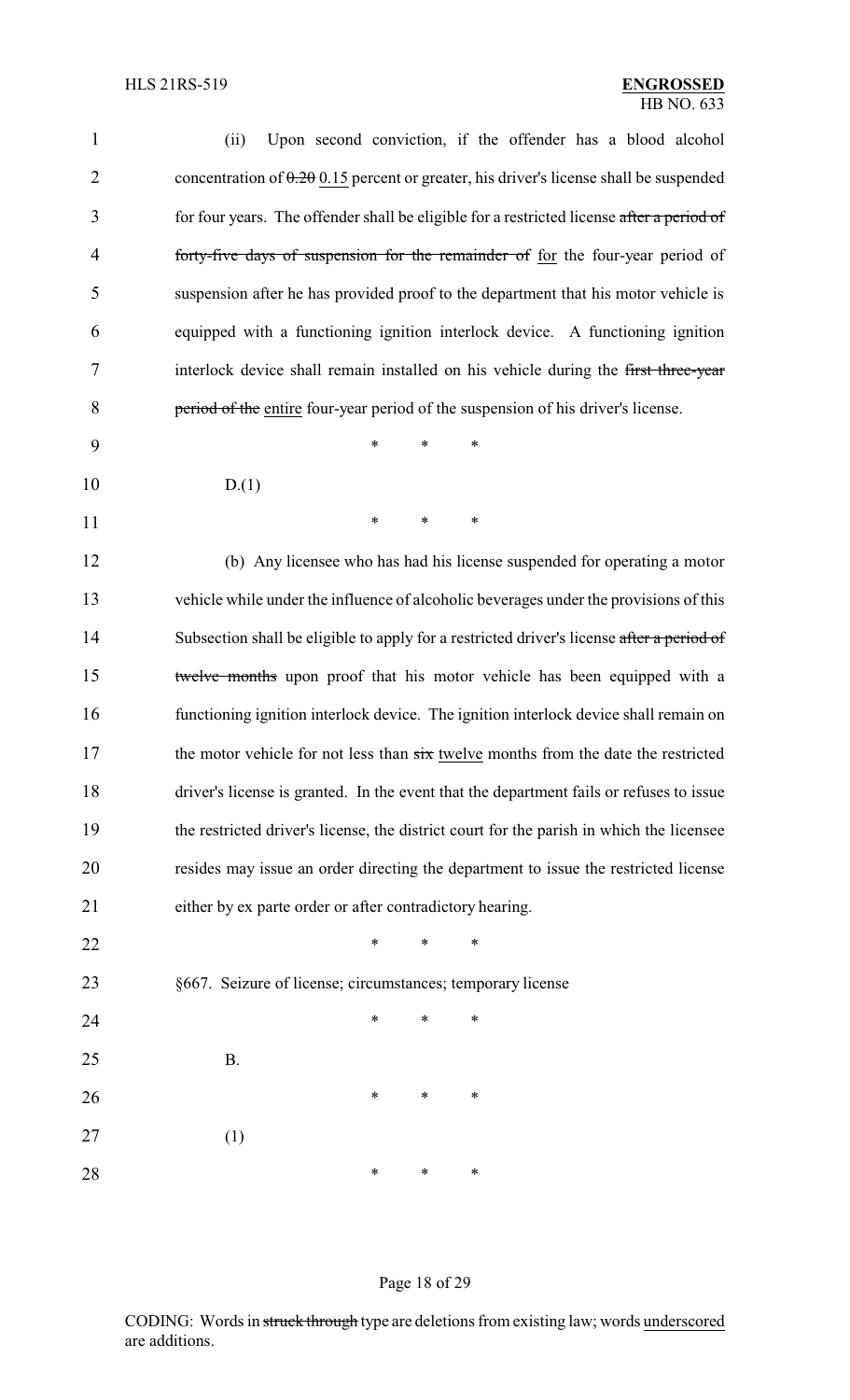| 1              | (b) $\Theta$ n or after September 30, 2003, if If the person submitted to the test and                |
|----------------|-------------------------------------------------------------------------------------------------------|
| $\overline{2}$ | the test results show a blood alcohol level of 0.08 percent or above by weight, his                   |
| 3              | driving privileges shall be suspended for ninety one hundred eighty days from the                     |
| $\overline{4}$ | date of suspension on first offense violation <del>, without eligibility for a hardship license</del> |
| 5              | for the first thirty days, and for three hundred sixty-five days from the date of                     |
| 6              | suspension <del>, without eligibility for a hardship license,</del> on second and subsequent          |
| 7              | violations occurring within five years of the first offense. If the person was under                  |
| 8              | the age of twenty-one years on the date of the test and the test results show a blood                 |
| 9              | alcohol level of 0.02 percent or above by weight, his driving privileges shall be                     |
| 10             | suspended for one hundred eighty days from the date of suspension.                                    |
| 11             | (c) If the person submitted to the test and the test results show a blood                             |
| 12             | alcohol level of $0.20015$ percent or above by weight, his driving privileges shall be                |
| 13             | suspended for two years from the date of suspension on first offense violation and                    |
| 14             | for four years from the date of suspension for second offense violation.                              |
| 15             | $\ast$<br>*<br>*                                                                                      |
| 16             | $(3)(a)$ However, any licensee who has had his license suspended for a first                          |
| 17             | or second offense of operating a motor vehicle while under the influence of alcoholic                 |
| 18             | beverages under the provisions of this Subsection and who either refused to submit                    |
| 19             | to the test or who submitted to the test and the test showed a blood alcohol level of                 |
| 20             | less than $0.20$ 0.15 percent shall, upon proof to the Department of Public Safety and                |
| 21             | Corrections that his motor vehicle has been equipped with a functioning ignition                      |
| 22             | interlock device, be immediately eligible for and shall be granted a restricted license.              |
| 23             | In the event that the department fails or refuses to issue the restricted driver's license,           |
| 24             | the district court for the parish in which the licensee resides may issue an order                    |
| 25             | directing the department to issue the restricted license either by ex parte order or                  |
| 26             | after contradictory hearing.                                                                          |
|                |                                                                                                       |

27 (b) If the person submitted to the test as a result of a first violation and the 28 test results show a blood alcohol level of  $0.20 \times 15$  percent or above by weight, he 29 shall be eligible for a hardship license during the entire period of the imposed two-

# Page 19 of 29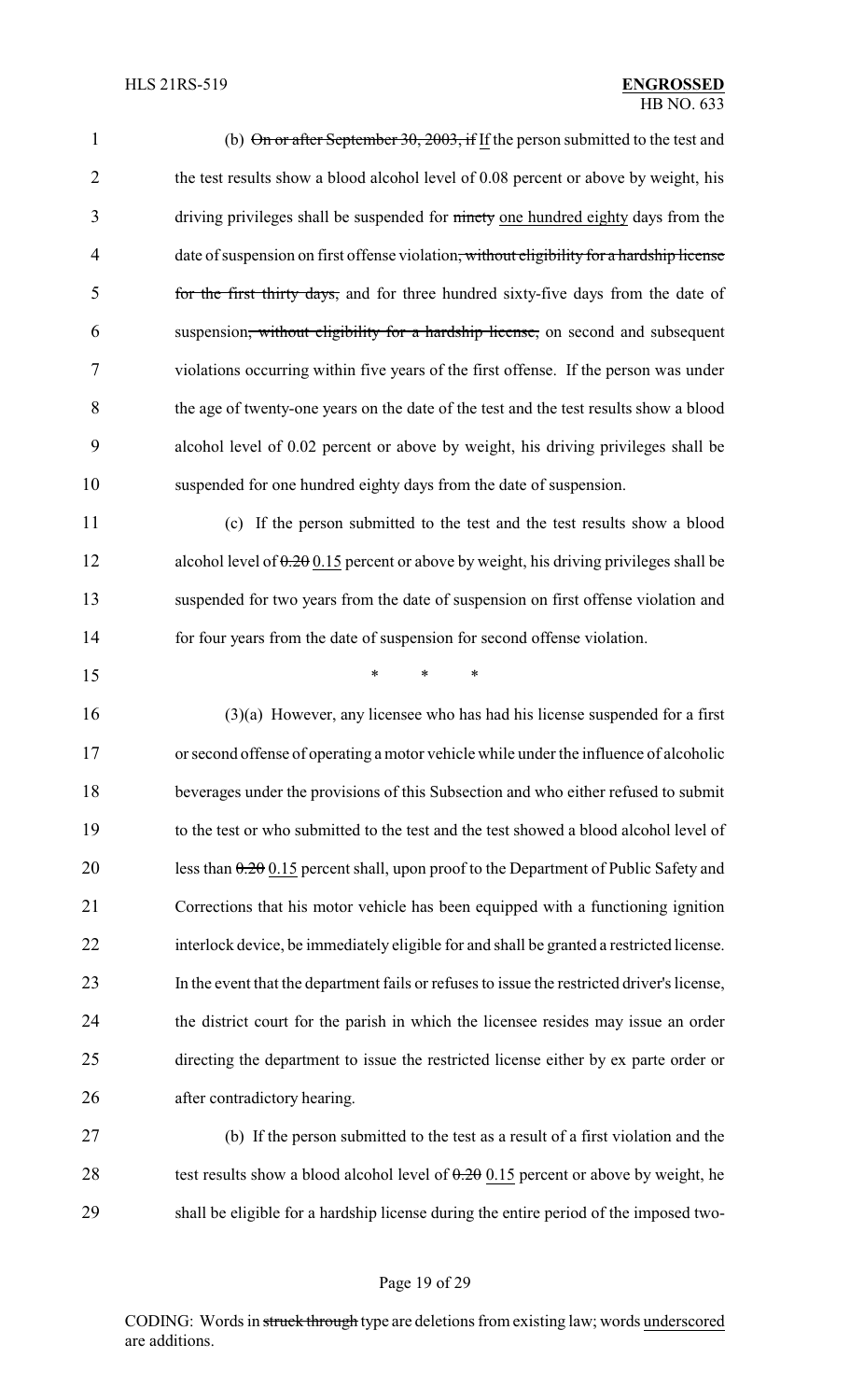year suspension after he has provided proof that his motor vehicle has been equipped with an ignition interlock device. A functioning ignition interlock device shall 3 remain installed on his motor vehicle during the first twelve-month entire period of his driver's license suspension.

 (c) If the person submitted to the test as a result of a second violation and the 6 test results show a blood alcohol level of  $0.20 \, 0.15$  percent or above by weight, he shall be eligible for a hardship license during the entire four-year period of the suspension after he has provided proof that his motor vehicle has been equipped with an ignition interlock device. A functioning ignition interlock device shall remain 10 installed on his motor vehicle during the first three-years of the four-year entire period of his driver's license suspension.

**\*** \* \* \*

 I.(1) In addition to any other provision of law, an ignition interlock device shall be installed in any motor vehicle operated by any of the following persons whose driver's license has been suspended in connection with the following circumstances as a condition of the reinstatement of such person's driver's license:

 (a) Any person who has refused to submit to an approved chemical test for intoxication, after being requested to do so, for a first, second, third, or subsequent 19 arrest of R.S. 14:98, 14:98.6, or 98.6, or a parish or municipal ordinance that prohibits operating a vehicle while intoxicated and whose driver's license has been 21 suspended in accordance with law.

 (b) Any person who has submitted to an approved chemical test for intoxication where the results indicate a blood alcohol level of 0.08 percent or above and whose driver's license has been suspended in accordance with the law for an arrest for a violation of R.S. 14:98, 14.98.6, 98.6, or a parish or municipal ordinance 26 that prohibits operating a vehicle while intoxicated occurring within ten years of the first arrest.

**\*** \* \* \*

#### Page 20 of 29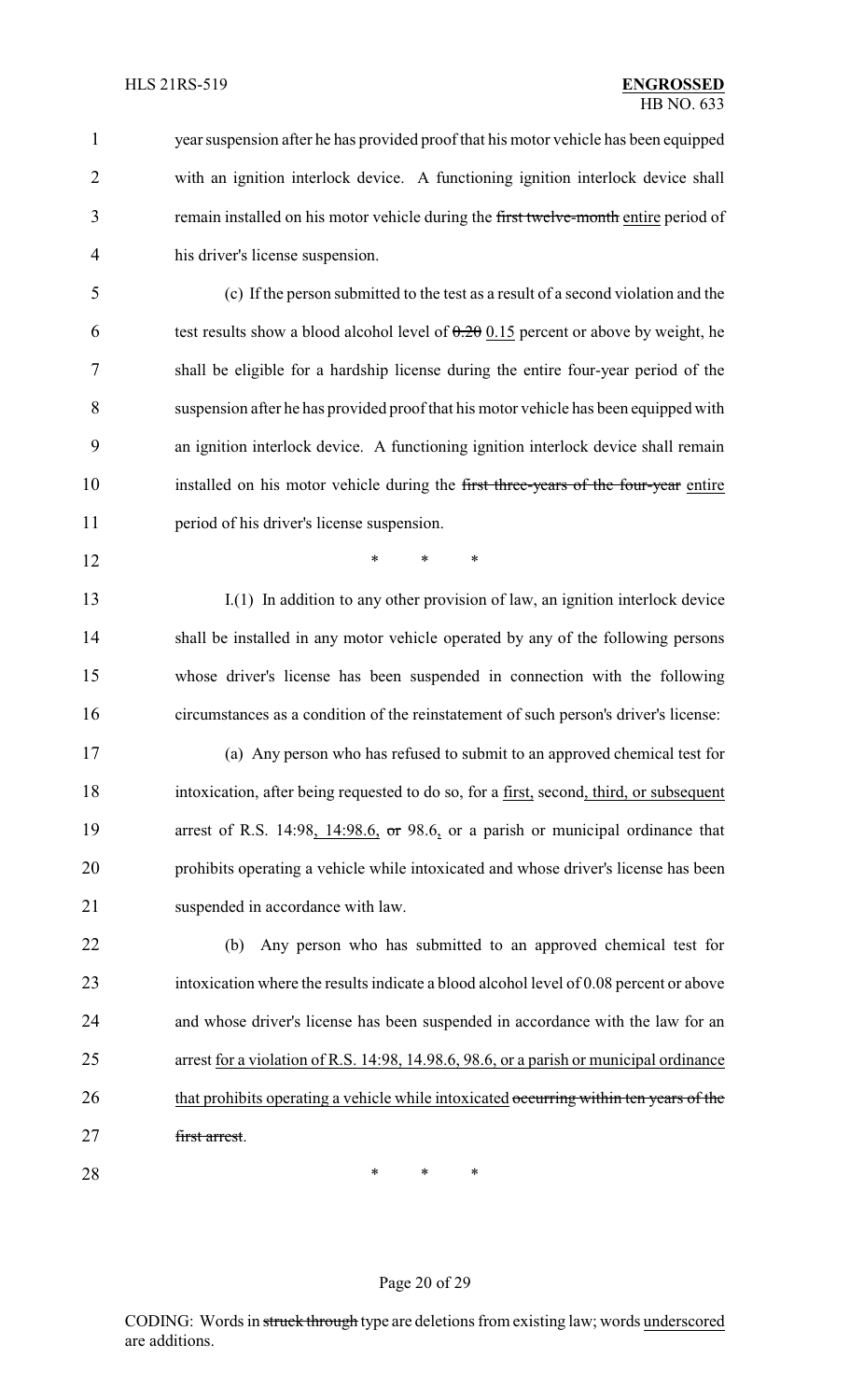| $\mathbf{1}$   | K. Upon notice to the department that a driver has caused the ignition                       |
|----------------|----------------------------------------------------------------------------------------------|
| $\overline{2}$ | interlock device to enter a violation reset or a permanent lockout, as defined in R.S.       |
| 3              | 15:307, the department shall extend the period the ignition interlock device is              |
| $\overline{4}$ | required by an additional six months and further restrict the driver's license. The          |
| 5              | department shall notify the driver that his driver's license will be restricted for an       |
| 6              | additional six months.                                                                       |
| 7              | $\ast$<br>∗<br>*                                                                             |
| 8              | §668. Procedure following revocation or denial of license; hearing; court review;            |
| 9              | review of final order; restricted licenses                                                   |
| 10             | $\ast$<br>$\ast$                                                                             |
| 11             | $B(1)(a)$ In a case of a first or second refusal or a first or second submission             |
| 12             | to a test for intoxication, and when there has been no prior suspension of the driver's      |
| 13             | ticense, if suspension is otherwise proper, upon a showing of proof satisfactory to the      |
| 14             | department that an approved and functioning ignition interlock device has been               |
| 15             | installed in the vehicle the person shall drive, and that the suspension of driving          |
| 16             | privileges would prevent the person from earning a livelihood, the department may:           |
| 17             | (i) Require the licensee to surrender his regular license, unless the license                |
| 18             | was previously surrendered, and issue in its stead, at a cost to the person of fifty         |
| 19             | dollars plus the cost of the license, a special restricted operator's license, designated    |
| 20             | as such by a large red R printed on the face of the license, to be effective for the         |
| 21             | remaining period of suspension.                                                              |
| 22             | ∗<br>*<br>∗                                                                                  |
| 23             | (c) However, any licensee who has had his license suspended for a first or                   |
| 24             | second offense of operating a motor vehicle while under the influence of alcoholic           |
| 25             | beverages under the provisions of this Subsection, shall, upon proof of need to the          |
| 26             | <b>Department of Public Safety and Corrections, be immediately eligible for and shall</b>    |
| 27             | be issued an ignition interlock restricted license sufficient to maintain livelihood or      |
| 28             | allow the licensee to maintain the necessities of life. In the event that the department     |
| 29             | fails or refuses to issue the restricted driver's license, the district court for the parish |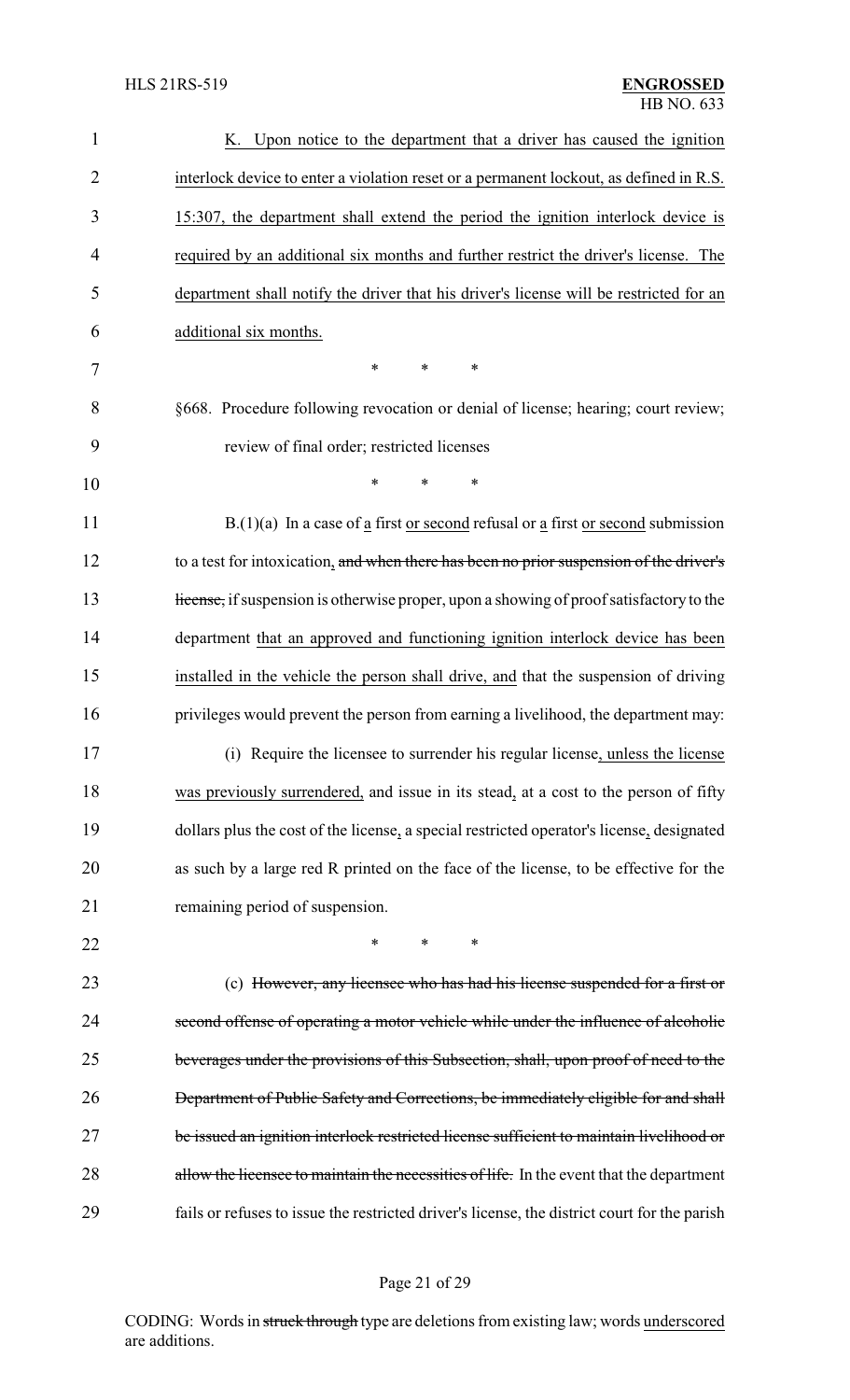| in which the licensee resides may issue an order directing the department to issue the |
|----------------------------------------------------------------------------------------|
| ignition interlock restricted license either by ex parte order or after contradictory  |
| hearing.                                                                               |

 (2) However, the department shall immediately cancel and seize the restricted license upon receiving satisfactory evidence of the removal of the ignition interlock device prior to the expiration of the license issued pursuant to this Paragraph or of violation of the restrictions, and no person shall have driving privileges of any kind for a period of six months from the receipt by the department of the cancelled restricted license. No violation of this Section shall occur if the 10 license is reinstated pursuant to R.S. 32:667(H)(1) and (2) prior to the removal of the 11 ignition interlock device. 12 **\*** \* \* \*

## DIGEST

The digest printed below was prepared by House Legislative Services. It constitutes no part of the legislative instrument. The keyword, one-liner, abstract, and digest do not constitute part of the law or proof or indicia of legislative intent. [R.S. 1:13(B) and 24:177(E)]

| HB 633 Engrossed | 2021 Regular Session | Wright |
|------------------|----------------------|--------|
|------------------|----------------------|--------|

**Abstract:** Provides relative to ignition interlock devices and maintenance services.

Present law defines "ignition interlock device" as a constant monitoring device that prevents a motor vehicle from being started at any time without first determining the equivalent blood alcohol level of the operator through the taking of a breath sample for testing. The system must be calibrated so that the motor vehicle may not be started if the blood alcohol level of the operator, as measured by the test, reaches a level established by the court, consistent with the rules promulgated by the Dept. of Public Safety and Corrections.

Proposed law modifies present law by providing that the definition for ignition interlock device will be the same definition as set forth in proposed law.

Proposed law requires the ignition interlock device be calibrated for accuracy by using a dry alcohol standard with an alcohol reference value between .020 and .050g/210L.

Proposed law provides procedures for calibration including a three second purge prior to introducing a reference sample into a device if using more than six inches of open tubing, an "as found" check to introduce the sample into the device without an adjustment for accuracy which consists of reference checks with the result of each check being within plus or minus 0.005g/210L of the reference value introduced into the device, and a requirement to remove any device that does not pass calibration after adjustment while keeping the serial number of the device on record for three years.

Present law requires the rules and regulations that the secretary sets for the proper approval, installation, and use of ignition interlock devices include but not be limited to requirements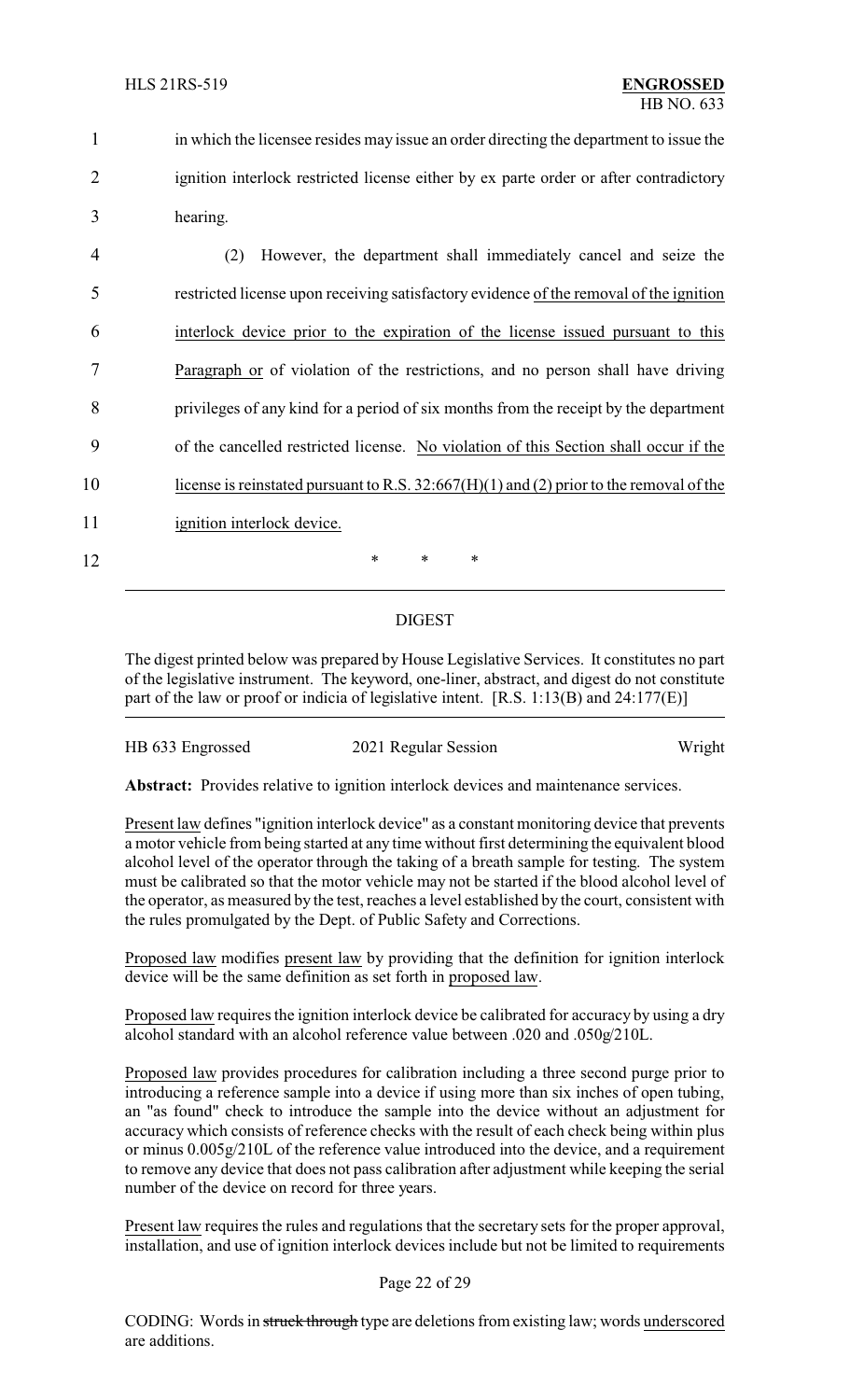that the devices or systems: (1) do not impede the safe operation of the vehicle, (2) correlate with established measures of alcohol impairment, (3) work accurately and reliably in an unsupervised environment, (4) resist tampering and give evidence if tampering is attempted, (5) are difficult to circumvent, (6) minimize inconvenience to a sober user, (7) require a proper, deep lung breath sample or other accurate measure of blood alcohol content equivalence, (8) operate reliably over the range of automobile environments, and (9) are manufactured by a party who will provide product liability insurance and a bond against malfunction of the device.

Proposed law removes the present law requirements and instead mandates the rules and regulations include but are not limited to requiring the devices: (1) are manufactured by a business entity that will provide product liability insurance and a bond against malfunction of the device, (2) are installed in such a manner that it must not interfere with the normal operation of the vehicle after it is started, (3) protects against compromise or circumvention and preserves evidence of such activity, (4) are resistant to tampering, (5) have the ability to work reliably and accurately in an unsupervised environment, (6) are designed to permit a "restart" within three minutes of a stall or when the ignition has been turned off, (7) measure a person's breath-alcohol concentration by the delivery of a deep lung sample directly into the device, (8) prevent operation of the vehicle if the breath-alcohol concentration of the sample introduced into the device exceeds 0.02g of alcohol per 210L of breath, (9) ensure the automatic and complete purge of residual alcohol before allowing subsequent tests, (10) allow a minimum of 1200ml or 1.2L of breath for an acceptable breath sample, (11) require random retests, (12) include a supply of two disposable mouth pieces upon installation, designed to minimize the introduction of saliva into an ignition interlock device, (13) have all primary components, as identified by the Dept. of Public Safety and Corrections, office of state police, applied technology unit, with a unique serial number, which includes, but is not limited to, the storage device, handset, and camera, (14) enter a permanent lockout if the ignition interlock device has not been calibrated and serviced within a period of 35 days subsequent to its installation or last calibration or inspection, whichever occurs first, (15) uniquely identify and record each time the vehicle has a start attempt or is actually started, the results of all tests and retests violations, how long the vehicle was operated, and any indication of circumvention or tampering with the ignition interlock device or tests, (16) on or before January 1, 2021, require a restricted operator to wait five minutes before attempting to start the vehicle a second or third time, and 30 minutes prior to any subsequent attempts to start the vehicle after the initial start failure occurs, (17) visibly indicate to the user or any qualified person that the unit is on, the unit is in need of service or calibration, the passage or failure of the breath alcohol content threshold on the breath sample introduced, and any other indication required by the deptartment, (18) enter into violation reset under certain conditions, (19) if a violation reset occurs, the device must enter into a permanent lockout within five days unless the device is serviced at a mobile or fixed site service center by an ignition interlock technician or calibration technician where it will be calibrated and downloaded, and (20) incorporate a camera that does not distract or impede the driver in any manner from the safe and legal operation of the vehicle.

Proposed law requires a camera be installed on any new ignition interlock device beginning Jan. 1, 2022, and all devices by March 31, 2022.

Proposed law modifies present law by having the device prevent a motor vehicle from operating and requiring it be equipped with a camera capable of recording a digital image of the person using the device.

Proposed law requires the manufacturer, vendor, ignition interlock technician or calibration technician to notify the originating court, if any, of violation reset conditions within five days of servicing an ignition interlock device.

Proposed law further requires the manufacturer, vendor or ignition interlock technician or calibration technician to provide notification to the Dept. of Public Safety and Corrections,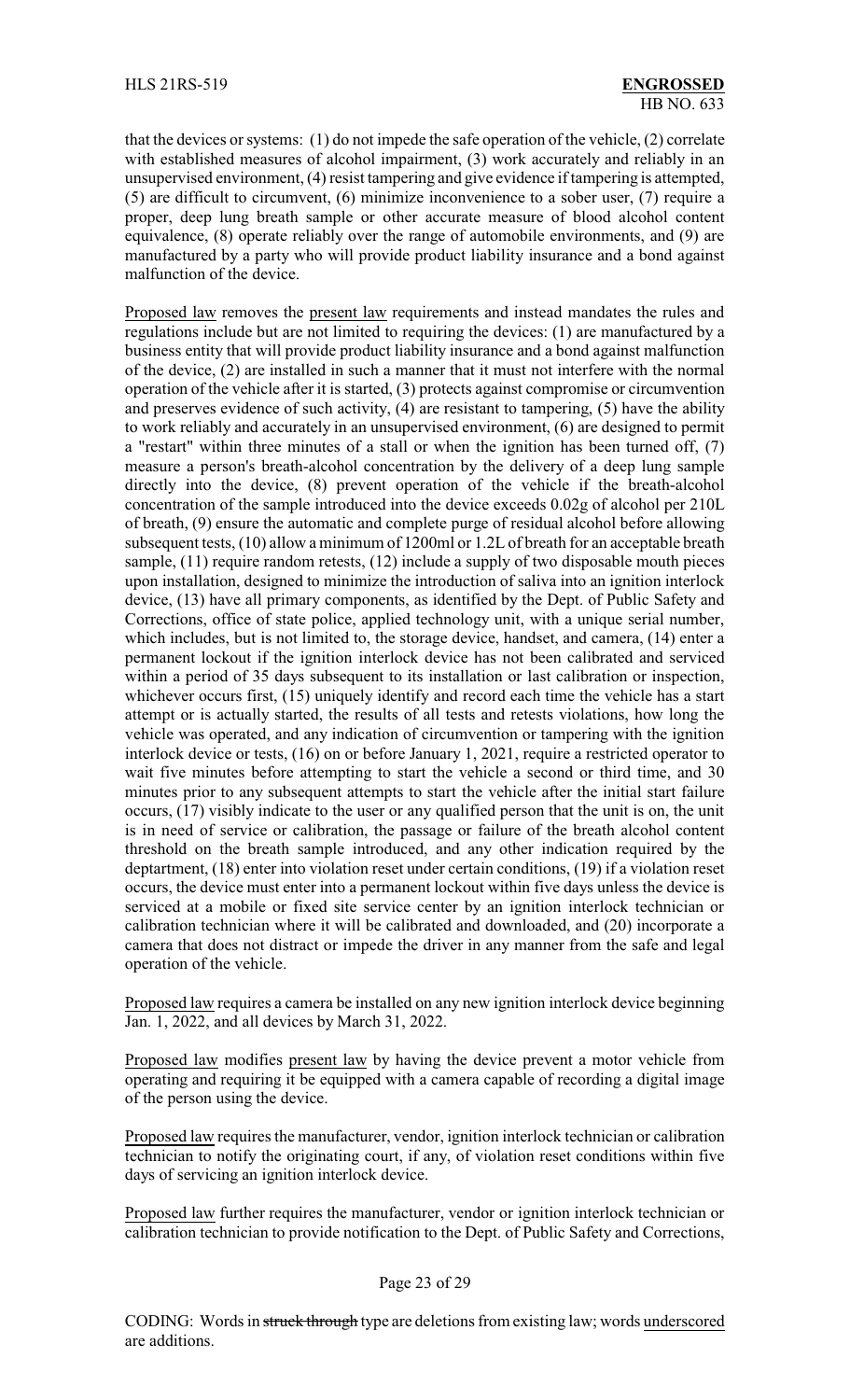office of motor vehicles, and the Dept. of Public Safety and Corrections, office of state police, applied technology unit in an acceptable electronic format.

Proposed law requires all reports to the originating court, Dept. of Public Safety and Corrections, office of motor vehicles, and the Dept. of Public Safety and Corrections, office of state police, applied technology unit include: (a) the full name, address, and driver's license number of the restricted operator and lessee, (b) the registration number of the motor vehicle in which the ignition interlock device was installed, (c) the unique serial number of the ignition interlock device, and (d) the toll free telephone number of a representative that can explain the report from an ignition interlock device.

Proposed law authorizes the deputy secretary to set and collect nonrefundable fees applicable to the certification, renewal or recertification of ignition interlock devices, service centers, and technicians.

Proposed law further provides the fees must be remitted to the manufacturer, vendor, or service center to the office of state police, applied technology unit on or before the 25th day of each month.

Proposed law requires special costs associated with an installation verification fee or 30 day calibration fee be forwarded on or before the 25th day of each month following their collection to the state treasurer for immediate deposit in the state treasury.

Proposed law requires the treasurer to create a special fund in the state treasury designated as the Public Safety Ignition Interlock Regulation Fund, and to credit an amount equal to the total amount of costs received after compliance with requirements of the Constitution of Louisiana relative to the Bond Security and Redemption Fund.

Proposed law further requires the funds in the Public Safety Ignition Interlock Regulation Fund be used solely to fund activities of the office of state police, applied technology unit, in executing its responsibilities in the regulation of ignition interlock devices, service centers and technicians.

Proposed law requires the Dept. of Public Safety and Corrections, office of state police to provide standards for the certification, installation, repair, maintenance, monitoring, inspection, and removal of ignition interlock devices in accordance with present law.

Proposed law requires a manufacturer or vendor to notify affected customers of any changes in their service agreement during any suspension or revocation period as a result of an ignition interlock device technician that is found to be out of compliance.

Proposed law grants an ignition interlock device technician the right to an administrative hearing pursuant to present law to contest the suspension or revocation, or both. Proposed law further provides standards for requesting a hearing, hearing procedure, and evidence.

Proposed law requires an ignition interlock device to employ: (a) fuel cell technology, specific for alcohols, (b) other alcohol specific technology approved by the Dept. of Public Safety and Corrections, office of state police, applied technology unit, which meets present law federal standards, (c) technology capable of taking a photograph identifying the user providing the breath sample and recording the time the breath sample was provided, and (d) technology capable of providing the global positioning coordinates at the time of each rolling retest refusal or circumvention when required by the originating court, the Dept. of Public Safety and Corrections, office of motor vehicles, or office state police, applied technology unit.

Proposed law requires an ignition interlock device meet or exceed the minimum test standards according to rules adopted by the office of state police, applied technology unit,

#### Page 24 of 29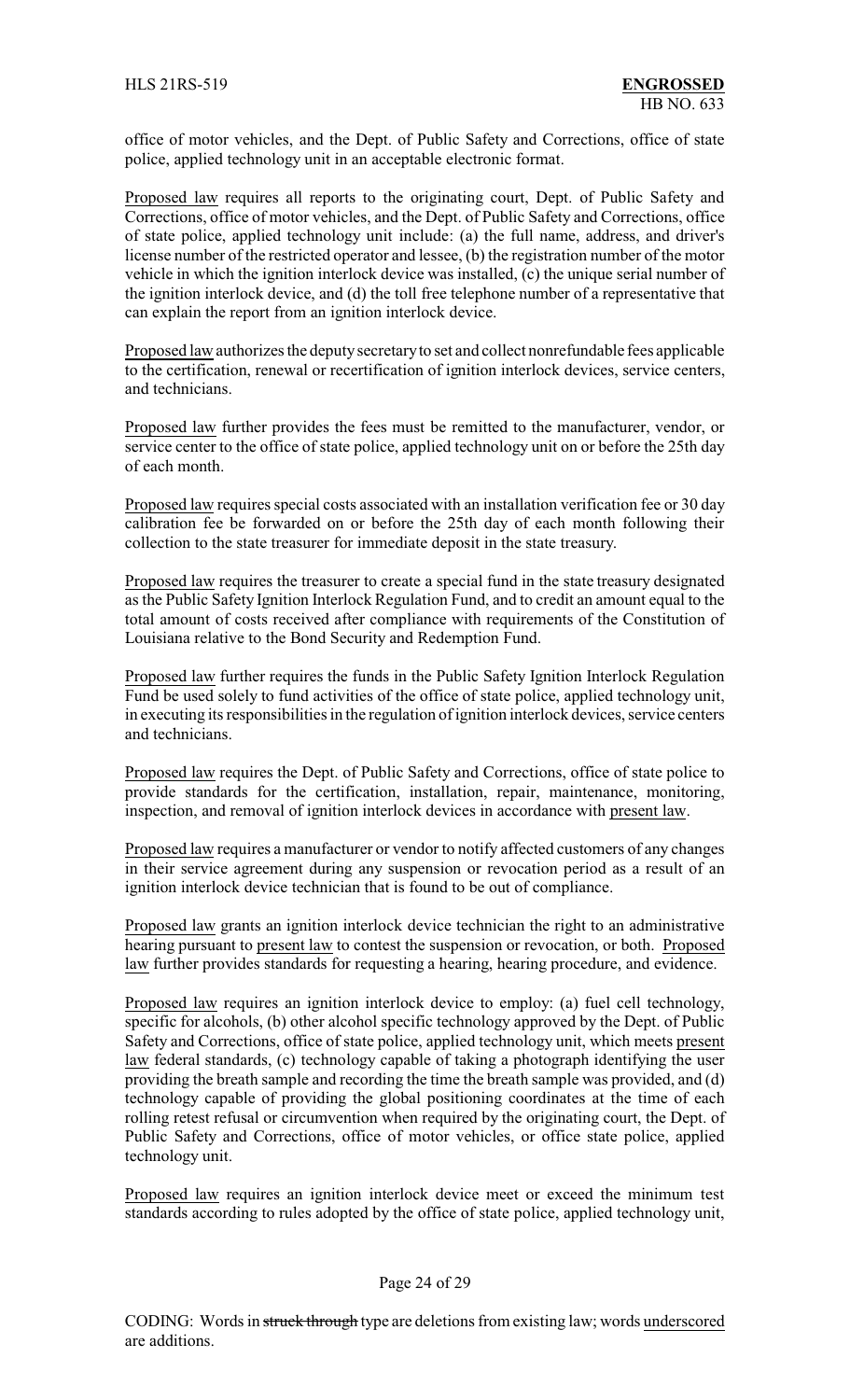and be maintained in accordance with the rules and standards adopted by the office of state police.

Proposed law requires the Dept. of Public Safety and Corrections, office of state police to provide standards and monitor compliance for ignition interlock affordability plans for individuals.

Proposed law provides that economic hardship is defined as an individual that is eligible for Supplemental Nutrition Assistance Program (SNAP) or Medicaid. Proposed law further provides that individuals that meet the economic standard will not be required to pay more than 50% of the assessed fees.

Proposed law provides that individuals that meet the economic hardship standard are responsible for any optional services an individual elects, fees related to any violation reset or permanent lockout as defined in present law, state mandated fees, and any costs related to damaged, missing or unreturned equipment and recovery of such equipment.

Proposed law provides that individuals become eligible for the affordability plan on the date that the individual provides the ignition interlock manufacturer or ignition interlock service center acceptable documentation verifying that the individual meets the standard for economic hardship.

Proposed law prevents an ignition interlock manufacturer or ignition interlock service center from refusing service to an individual that has demonstrated eligibility for the affordability plan in accordance with this proposed law.

Proposed law grants an individual who feels that they have been refused service after providing the documentation required under proposed law the right to file a complaint with the office of state police, applied technology unit. Proposed law further provides that all complaints must be investigated within 30 days of receipt of the complaint.

Proposed law provides that if the investigation substantiates the refusal of service, the office of state police, applied technology unit, may issue a warning, suspension, or revocation of the certification for the ignition interlock manufacturer or service center based on the facts of the investigation and history of similar complaints related to manufacturer or service center.

Present law provides that the court may require any person placed on probation as provided for in present law (R.S. 14:98(B)) and must require any person placed on probation as provided in present law (R.S. 14:98(C)) not operate a motor vehicle during the period of probation unless the vehicle is equipped with a functioning ignition interlock device.

Present law provides that if an offender has a blood alcohol concentration of 0.20 percent or more by body weight on a first offense DWI, the offender must be issued a restricted driver's license for a two-year period and be required to have an ignition interlock device installed on his vehicle for the first 12 months of the two-year period.

Proposed law modifies present law by lowering the blood alcohol concentration threshold to 0.15 percent or more by body weight and requiring the ignition interlock device be installed for the entire two-year period.

Present law further provides that if an offender has a blood alcohol concentration of 0.20 percent or more by body weight on a second offense DWI, the offender must be issued a restricted driver's license for a four-year period and be required to have an ignition interlock device installed on his vehicle during the first three years of the four-year period.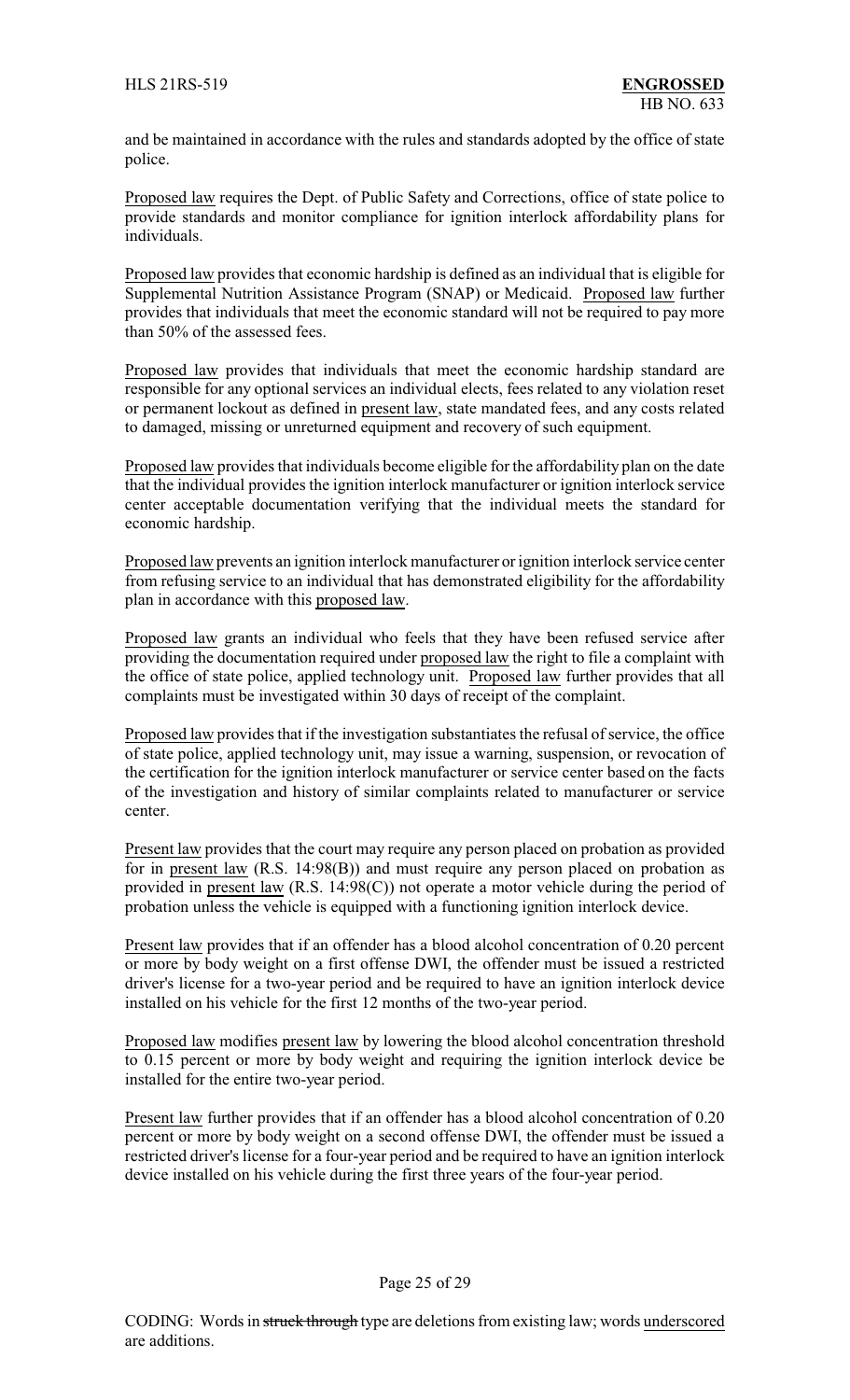Proposed law modifies present law by lowering the blood alcohol concentration threshold to 0.15 percent or more by body weight and requiring the ignition interlock device be installed for the entire four-year period.

Present law authorizes an individual who installs a Dept. of Public Safety and Corrections approved ignition interlock device as a requirement of bail, a part of a pre-trial diversion program, or a term of a suspended or deferred sentence as provided in present law, for an offense involving the operation of a motor vehicle under the influence of alcohol, drugs, or both, and was arrested or subsequently convicted of such an offense, to receive credit towards suspension time or any reinstatement requirement that may be imposed if any of the following occurs:

- (1) The installation and monitoring of the ignition interlock device is reported to the Dept. of Public Safety and Corrections by the manufacturer in accordance with present law.
- (2) The individual whose driving privilege is restricted appears at an office of motor vehicle field office and is issued a renewed or duplicate driver's license that contains a restriction code indicating that any vehicle operated by the individual must be equipped with an ignition interlock device.

Present law prohibits an individual from receiving credit towards suspension time or any reinstatement requirement if the manufacturer reports to the Dept. of Public Safety and Corrections that any combination of two of the following violations have occurred in a onemonth period, including any repeat violation of the same type:

- (1) Tampering with the device.
- (2) Circumventing the device.
- (3) Failure to bring the ignition interlock device in for required service.
- (4) Failure to take or pass a re-test.
- (5) Failure to pass a breath test.
- (6) Use of the emergency override feature without justification.
- (7) Unauthorized removal of the device.

Proposed law modifies present law to prohibit an individual from receiving credit towards suspension time or any reinstatement requirement if the manufacturer reports to the Dept. of Public Safety and Corrections that any of the following violations have occurred once during the period of installation:

- (1) The restricted operator fails to have the ignition interlock device serviced within the time period prescribed in present law.
- (2) The device has recorded any, or a combination, of the following three or more times in a 30 day period:
- (a) A random retest fail or skip.
- (b) An initial start failure before starting the vehicle unless a second breath test below the alcohol limit is recorded within 10 minutes of the initial start failure.

Present law prohibits an individual from receiving credit towards suspension time or any reinstatement requirement if the individual is charged or arrested for any offense involving

### Page 26 of 29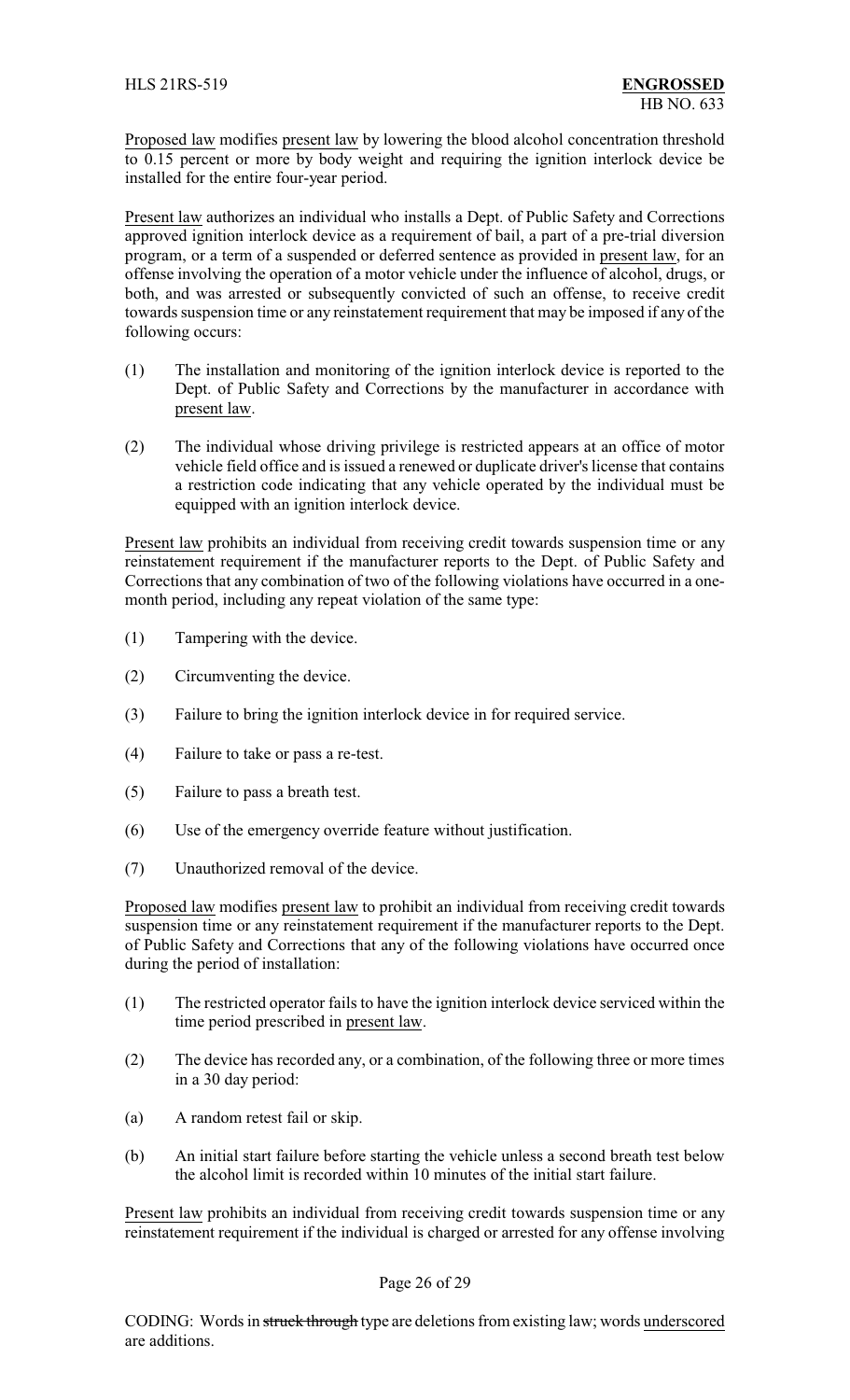the operation of a motor vehicle while under the influence of alcohol, drugs, or both, during the period in which the individual is required to have an ignition interlock device as a requirement of bail, a part of a pre-trial diversion program, or a term of a suspended or deferred sentence as provided in present law.

Present law provides that upon a first conviction or a plea of guilty or no contest and the offender has a blood alcohol concentration of 0.20 percent or more by body weight, the offender must have his driver's license suspended for two years, receive a restricted driver's license for the entire period after proving that he has an ignition interlock device installed on his vehicle, which must remain installed for the first 12 months of the two-year period.

Proposed law modifies present law by lowering the blood alcohol concentration threshold to 0.15 percent or more by body weight and requiring the ignition interlock device be installed for the entire two-year period.

Present law further provides that upon a second conviction or a plea of guilty or no contest and the offender has a blood alcohol concentration of 0.20 percent or more by body weight, the offender must have his driver's license suspended for four years, receive a restricted driver's license after the first 45 days of the four-year suspension after proving that he has an ignition interlock device installed on his vehicle, which must remain installed for the first three years of the four-year period.

Proposed law modifies present law by lowering the blood alcohol concentration threshold to 0.15 percent or more by body weight and requiring the ignition interlock device be installed for the entire four-year period.

Present law grants eligibility for a restricted driver's license to any licensee who has had their license suspended for a DWI violation after a period of 12 months upon proof that his vehicle is equipped with an ignition interlock device. Proposed law requires the device remain on the vehicle for six months after issuance of the restricted driver's license.

Proposed law modifies present law by eliminating the 12 month waiting period for the restricted driver's license and requires the device remain on the vehicle for 12 months after issuance of the restricted driver's license.

Present law provides that on or after September 30, 2003, if a person has submitted to a breath alcohol concentration test and the test results show a blood alcohol level of 0.08 percent or above by weight, his driving privileges will be suspended for 90 days from the date of suspension on first offense violation, without eligibility for a hardship license for the first 30 days, and for 365 days from the date of suspension, without eligibility for a hardship license, on second and subsequent violations occurring within five years of the first offense.

Proposed law modifies present law by removing the enacting date, increasing the suspension for a first offense from 90 days to 180 days, removing the provision disallowing a person eligibility for a hardship license.

Present law provides that if a person has submitted to a breath alcohol concentration test and the test results show a blood alcohol level of 0.20 percent or above by weight, his driving privileges will be suspended for two years on a first offense violation and for four years on a second offense violation.

Proposed law modifies present law by lowering the blood alcohol concentration threshold to 0.15 percent or more by body weight.

Present law provides that any licensee whose license has been suspended for a first or second DWI offense and either refused to submit to the test or submitted to the test and the test showed a blood alcohol level of less than 0.20 percent must, upon proof that his motor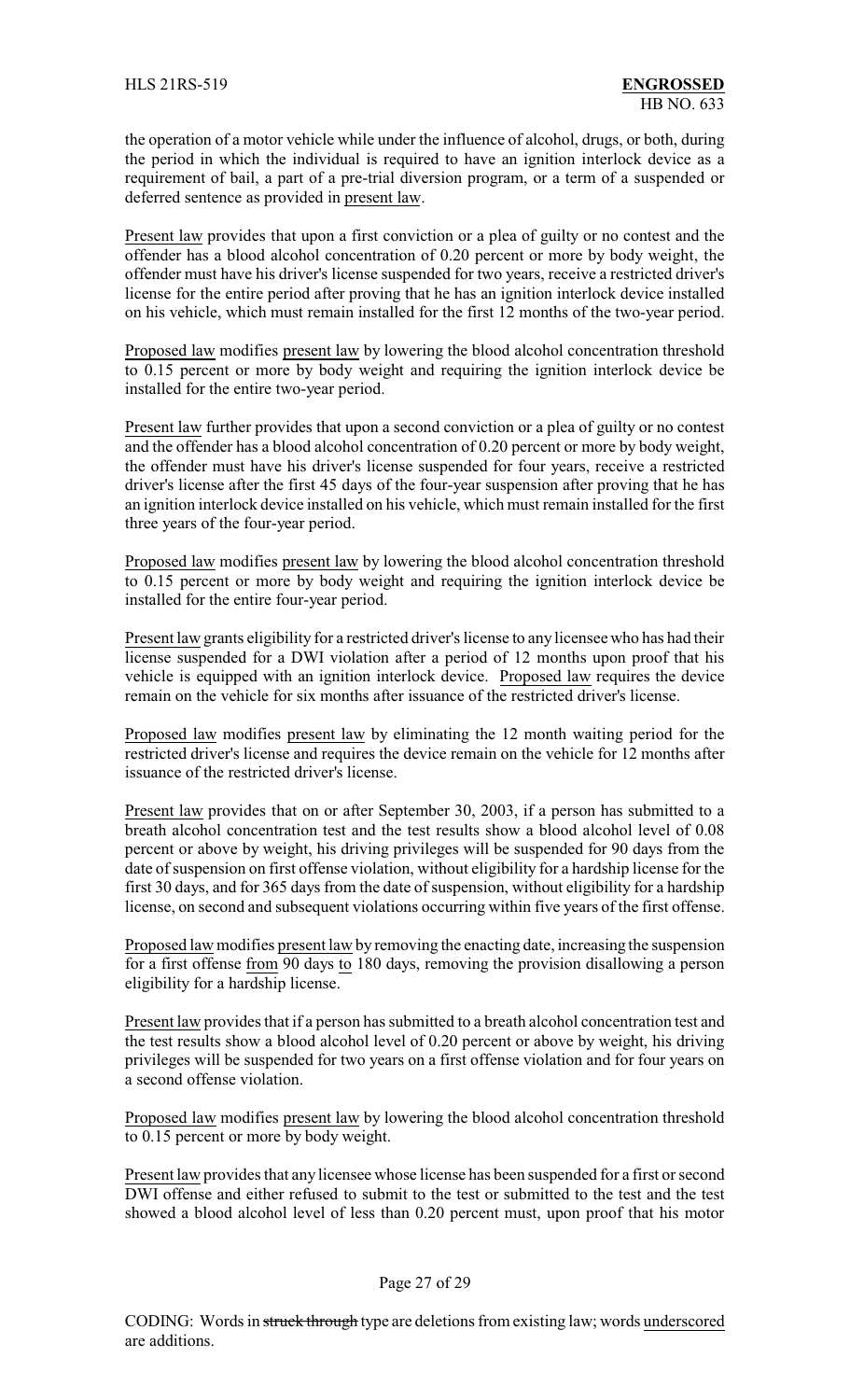vehicle has been equipped with a functioning ignition interlock device, be immediately granted a restricted license.

Proposed law modifies present law by lowering the blood alcohol concentration threshold to 0.15 percent or more by body weight.

Present law provides that if a person has submitted to the test as a result of a first violation and the test results show a blood alcohol level of 0.20 percent or above by weight, he will be eligible for a hardship license during the entire period of the imposed two-year suspension after he shows proof that his motor vehicle is equipped with an ignition interlock device, which must remain installed on his motor vehicle during the first 12 month period of his driver's license suspension.

Proposed law modifies present law by lowering the blood alcohol concentration threshold to 0.15 percent or more by body weight and requiring the device be installed for the entire period of suspension.

Present law provides that if a person has submitted to the test as a result of a second violation and the test results show a blood alcohol level of 0.20 percent or above by weight, he will be eligible for a hardship license during the entire four-year period of the suspension after he shows proof that his motor vehicle is been equipped with an ignition interlock device, which must remain installed on his motor vehicle during the first three-years of the four-year suspension.

Proposed law modifies present law by lowering the blood alcohol concentration threshold to 0.15 percent or more by body weight and requiring the device be installed for the entire period of suspension.

Present law provides that any person who has refused to submit to an approved chemical test for intoxication, after being requested to do so, for a second DWI arrest and whose driver's license has been suspended in accordance with law must have an ignition interlock device installed in their motor vehicle.

Proposed law modifies present law by extending this requirement to first, third, or subsequent arrests for DWI violations.

Present law provides that any person who has submitted to an approved chemical test for intoxication where the results indicate a blood alcohol level of 0.08 percent or above and whose driver's license has been suspended in accordance with law for an arrest occurring within 10 years of the first arrest must have an ignition interlock device installed in their motor vehicle.

Proposed law removes the 10 year exception for a first time offender and modifies present law by requiring the arrest be made for a violation of present law (R.S. 14.98 or 98.6) or a parish or municipal ordinance.

Proposed law provides that upon notice to the department that a driver has caused the ignition interlock device to enter a violation reset or a permanent lockout, the department must extend the period the ignition interlock device is required by an additional six months and further restrict the driver's license. Proposed law further requires the department to notify the driver that his driver's license will be restricted for an additional six months.

Present law provides that in a case of first refusal or first submission to a test for intoxication and when there has been no prior suspension of the driver's license, if suspension is otherwise proper, upon proving to the dept. that the suspension of driving privileges would prevent the person from earning a livelihood, the dept. may require the licensee to surrender his regular license and issue, at a cost of \$50.00 plus the cost of the license, a special restricted operator's license to be effective for the remaining period of suspension.

#### Page 28 of 29